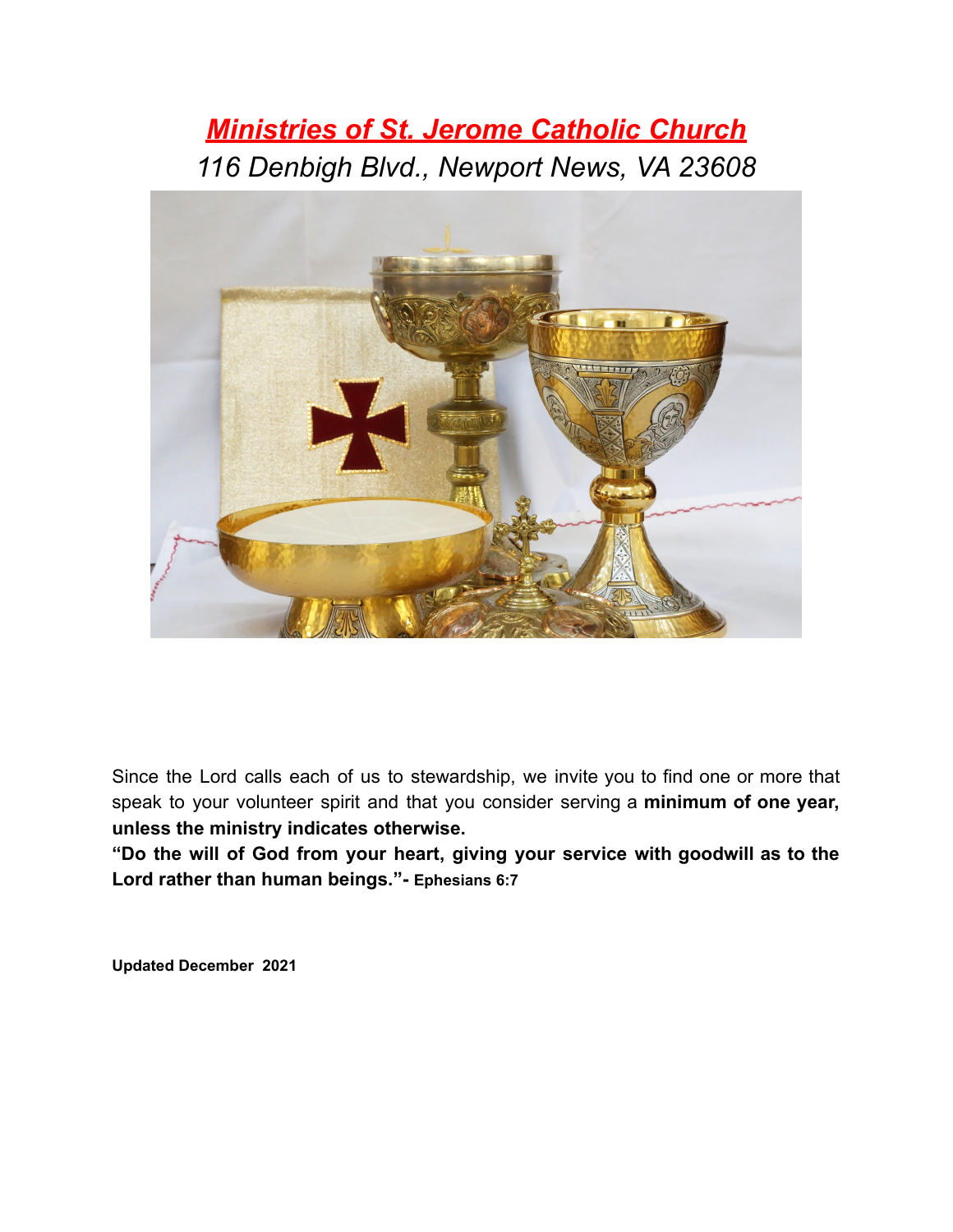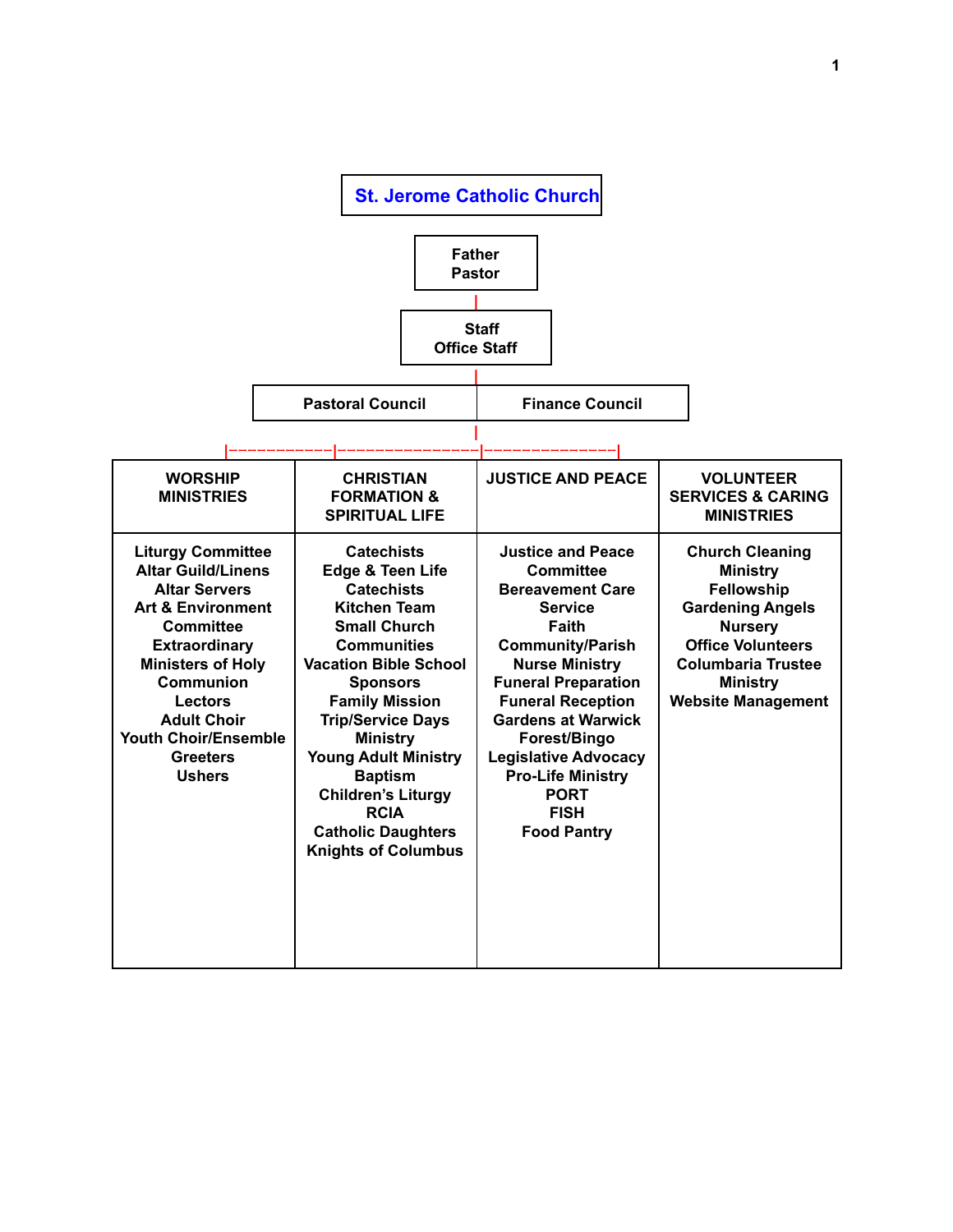

#### **Parochial Administrator's Message**

#### **A Ministry with a heart….**

"If any of you need wisdom, you should ask God and it will be given to you." **James 1:5.**

Ministry matters, the precious time and talents that we share are perfect gifts we can offer back to God for enabling us with talents for service. Being aware of these capacities, we become empowered to realize that it is God who qualifies us amidst our human imperfections. For this reason, the ministry that we share is a sign of God's gentle reminder that He is gradually preparing for a sacred journey called ministry.

Now is the moment to again flourish in the new horizon of our pastoral life as a community at St. Jerome. We are filled with hope to explore new possibilities to become faithful stewards of God's creation. Let us not be afraid to walk into the waters with Jesus calling us! Though how strong the winds will be, Jesus is there waiting and with hope we can make it through.

Let us therefore be grateful to God for calling us into the ministry of service. When we put ourselves to sacred work, we become transformed and will possess the heart of Jesus. Love, holiness and ministry, may all these three be ours as we serve HIM!

One with you, Father George Prado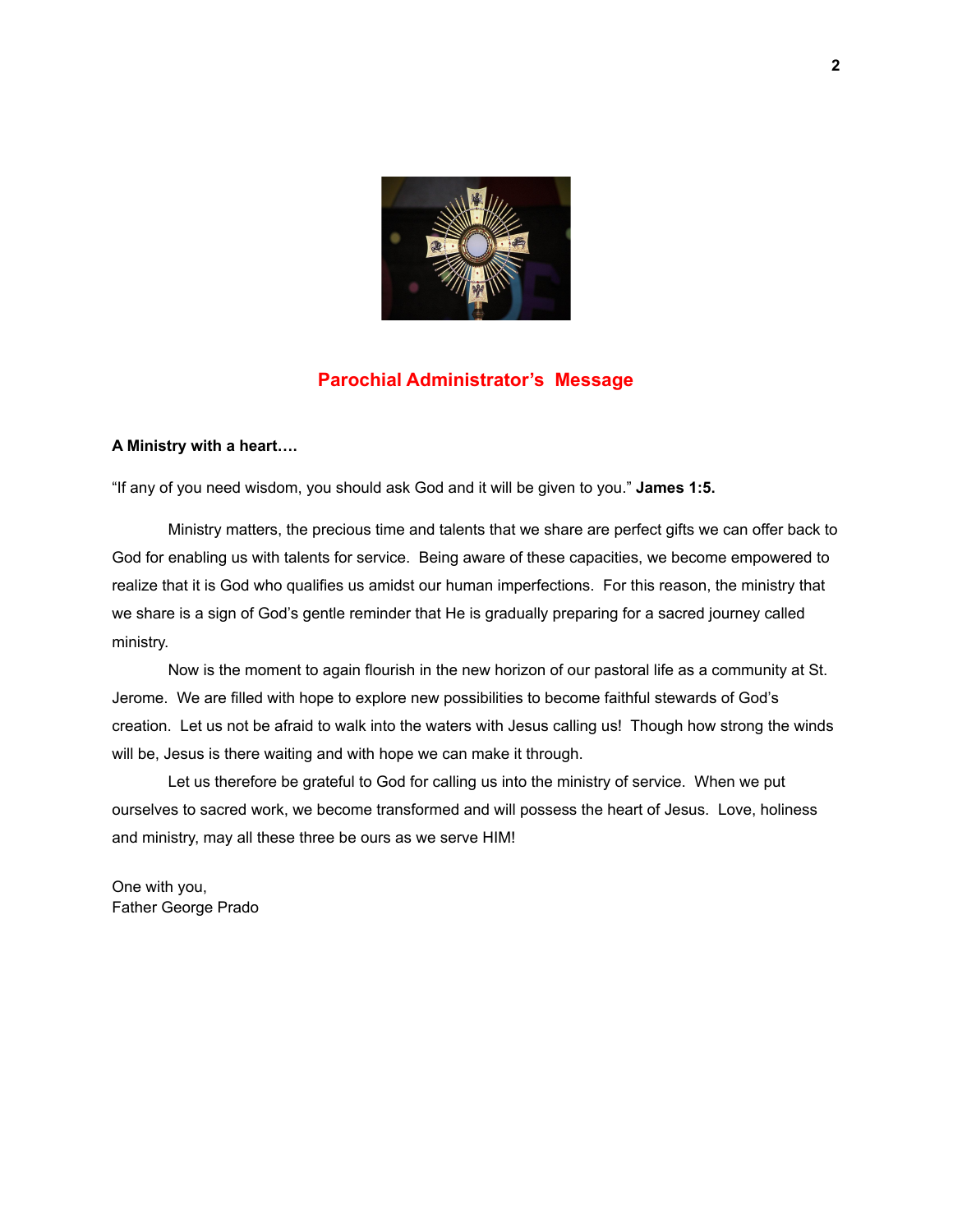#### **Father George Prado, Pastor**

#### **Mass Schedule**

Saturday: 5:00 PM Sunday: 7:00 AM, 9:00 AM (Family Mass), 12:00 PM Tuesday, Wednesday, Thursday, and Friday: 8:00 AM Holy Days as announced Confessions: 4:00 PM - 4:30 PM on Saturday or by appointment Prayer of the Rosary before 7:00 AM and 12:00 PM Masses

#### **Additional Liturgical Information**

Prayer of the Rosary before Saturday Mass. Baptism class is offered on the last weekend of the month, call the office to schedule. Adoration of the Blessed Eucharist is the first Thursday of the month from 8:30 AM - 6:30 PM. XLT following Adoration.

#### **Office Staff**

| <b>Rev. George Prado</b>        | <b>Parochial Administrator</b>                                   | frgeorge@stjeromennva.org |
|---------------------------------|------------------------------------------------------------------|---------------------------|
| Deacon Eric "Grimm" Palm        | <b>Deacon</b>                                                    | deacon@stjeromennva.org   |
| <b>Margaret "Margie" Curtis</b> | <b>Director of Religious</b><br><b>Education/ Youth Minister</b> | margie@stjeromennva.org   |
| Patricia Van Hee                | <b>Music Minister</b>                                            | pvanhee@stjeromennva.org  |
| <b>Andrew Buckles</b>           | <b>Bookkeeper</b>                                                | abuckles@stjeromennva.org |
| <b>Lenny Woynicz</b>            | <b>Janitor</b>                                                   | n/a                       |
| <b>Charlita Russet</b>          | <b>Janitor</b>                                                   | n/a                       |
| Jim Suer                        | <b>Maintenance Technician</b>                                    | jsuer@stjeromennva.org    |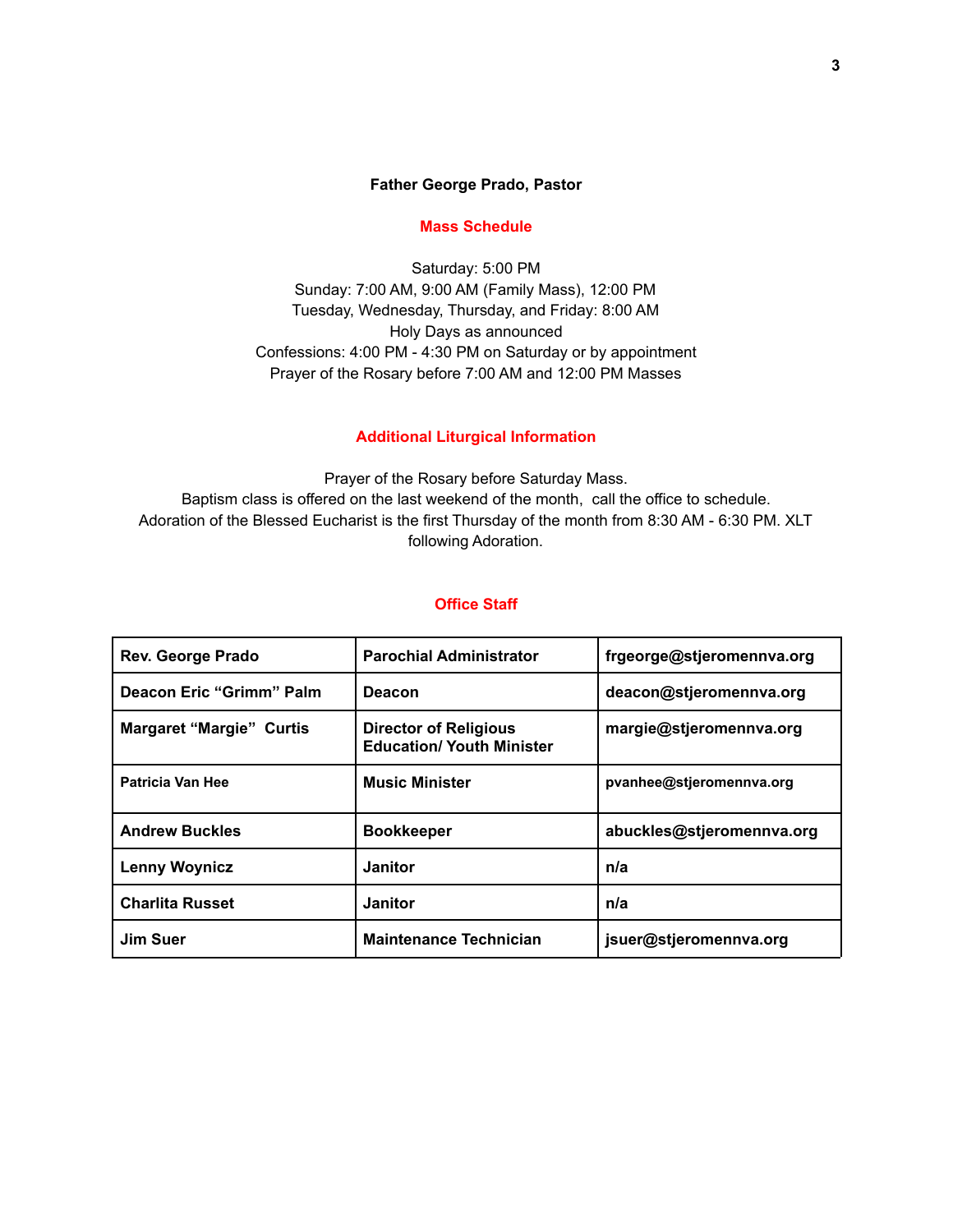#### **Prayer of St. Jerome Catholic Church Community**

My Church is composed of people like me. I help make it what it is.

It will be friendly, if I am. It's pew will be filled, if I help fill them, It will do great work, if I work.

It will make generous gifts to many causes, If I am a generous giver. It will bring other people into its worship and fellowship, If I invite and bring them in.

> It will be a Church of loyalty and love, Of fearlessness and faith, If I, who make it what it is, Am filled with these qualities.

Therefore, with the help of God, I shall dedicate myself To the task of being all the things that I want my Church to be.

Bless my journey, Lord God, That I might build the Church through Jesus Christ our Lord. Amen.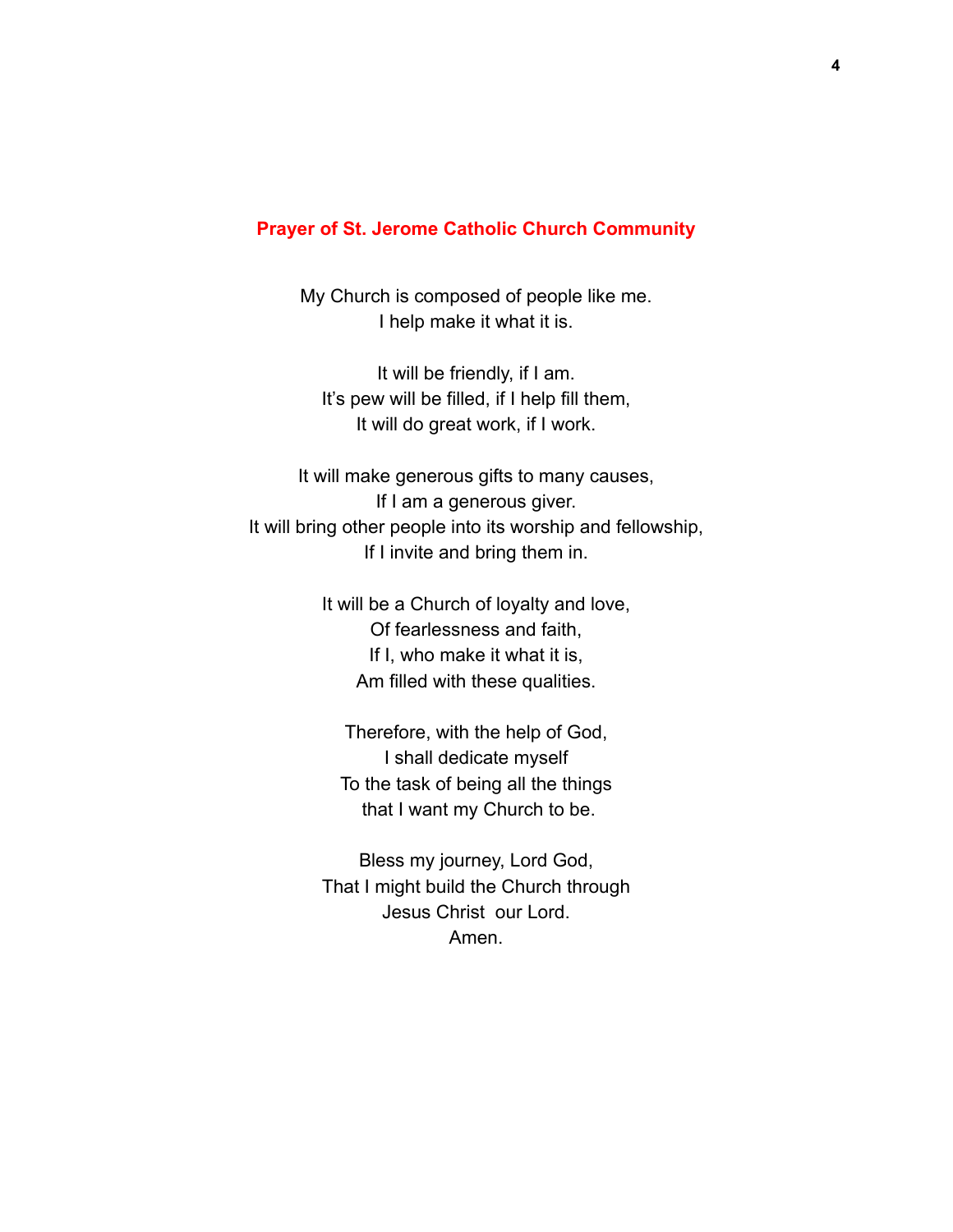# **Table of Contents**

| <b>Parish Pastoral Council</b>                             | <b>P.7</b> |
|------------------------------------------------------------|------------|
| <b>Finance Council</b>                                     | P. 8       |
| <b>Worship Ministries</b>                                  |            |
| <b>Liturgy Committee</b>                                   | P. 9       |
| <b>Altar Guild/Linens</b>                                  | P. 9       |
| <b>Altar Servers</b>                                       | <b>P.9</b> |
| <b>Arts &amp; Environment Committee</b>                    | P. 10      |
| <b>Extraordinary Ministers of Holy Communion</b>           | P. 10      |
| Lectors                                                    | P. 11      |
| Music Ministry/Adult Choir                                 | P. 12      |
| Greeters                                                   | P. 12      |
| <b>Ushers</b>                                              | P. 12      |
| <b>Christian Formation &amp; Spiritual Life Ministries</b> |            |
| Catechists                                                 | P. 13      |
| Edge & Teen Life Catechists                                | P. 13      |
| Kitchen Team                                               | P. 14      |
| <b>Small Church Communities</b>                            | P. 14      |
| <b>Vacation Bible School</b>                               | P. 15      |
| <b>Family Mission Trip/Service Days Ministry</b>           | P. 15      |
| <b>Young Adult Ministry</b>                                | P. 16      |
| Children's Liturgy                                         | P. 16      |
| <b>Catholic Daughters</b>                                  | P. 16      |
| <b>Knights of Columbus</b>                                 | P. 17      |
| <b>Justice and Peace</b>                                   |            |
| <b>Justice and Peace Committee</b>                         | P. 18      |
| <b>Bereavement Care Services</b>                           | P. 18      |
| <b>Card Ministry</b>                                       | P. 18      |
| <b>Christmas Gift Ministry</b>                             | P. 19      |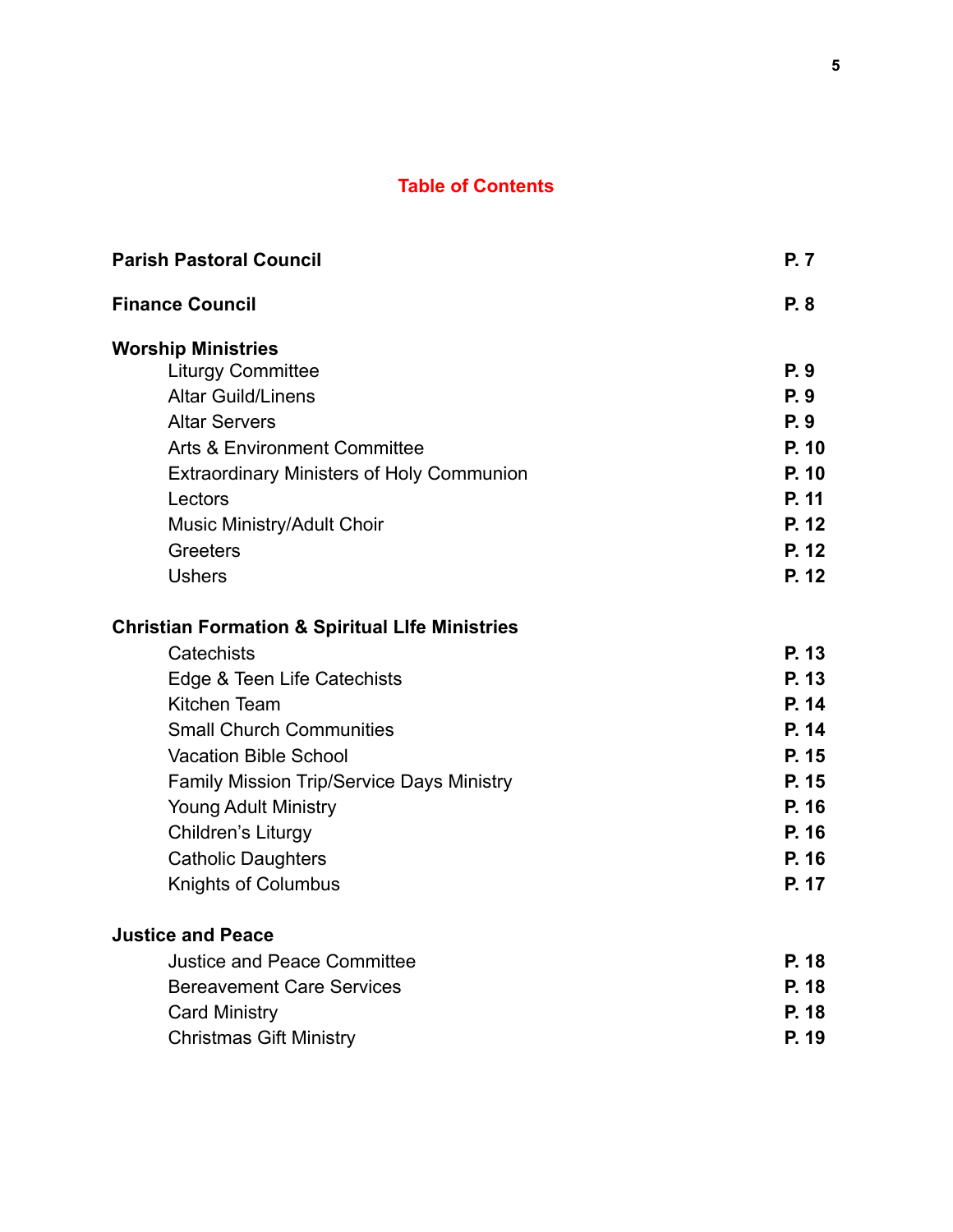| Faith Community/Parish Nurse Ministry (FC/PN)     | P. 19 |
|---------------------------------------------------|-------|
| <b>Funeral Preparation Ministry</b>               | P. 19 |
| <b>Funeral Reception Ministry</b>                 | P. 20 |
| <b>Gardens at Warwick Forest Ministry</b>         | P. 20 |
| Legislative Advocacy                              | P. 20 |
| Respect for Life (Pro-Life Ministry)              | P. 21 |
| <b>PORT</b>                                       | P. 21 |
| <b>FISH</b>                                       | P. 21 |
| <b>Food Pantry</b>                                | P. 22 |
| <b>Volunteer Services &amp; Caring Ministries</b> |       |
| <b>Church Cleaning Ministry</b>                   | P. 23 |
| Fellowship                                        | P. 23 |
| <b>Gardening Angels</b>                           | P. 23 |
| <b>Nursery</b>                                    | P. 24 |
| <b>Office Volunteers</b>                          | P. 24 |
| Columbaria Trustee Ministry                       | P. 24 |
| Website Management                                | P. 25 |
| <b>Ministry Lead and Chair Persons</b>            | P. 25 |
|                                                   |       |

| <b>Sacramental Preparation Classes</b> | P. 26 |
|----------------------------------------|-------|
|----------------------------------------|-------|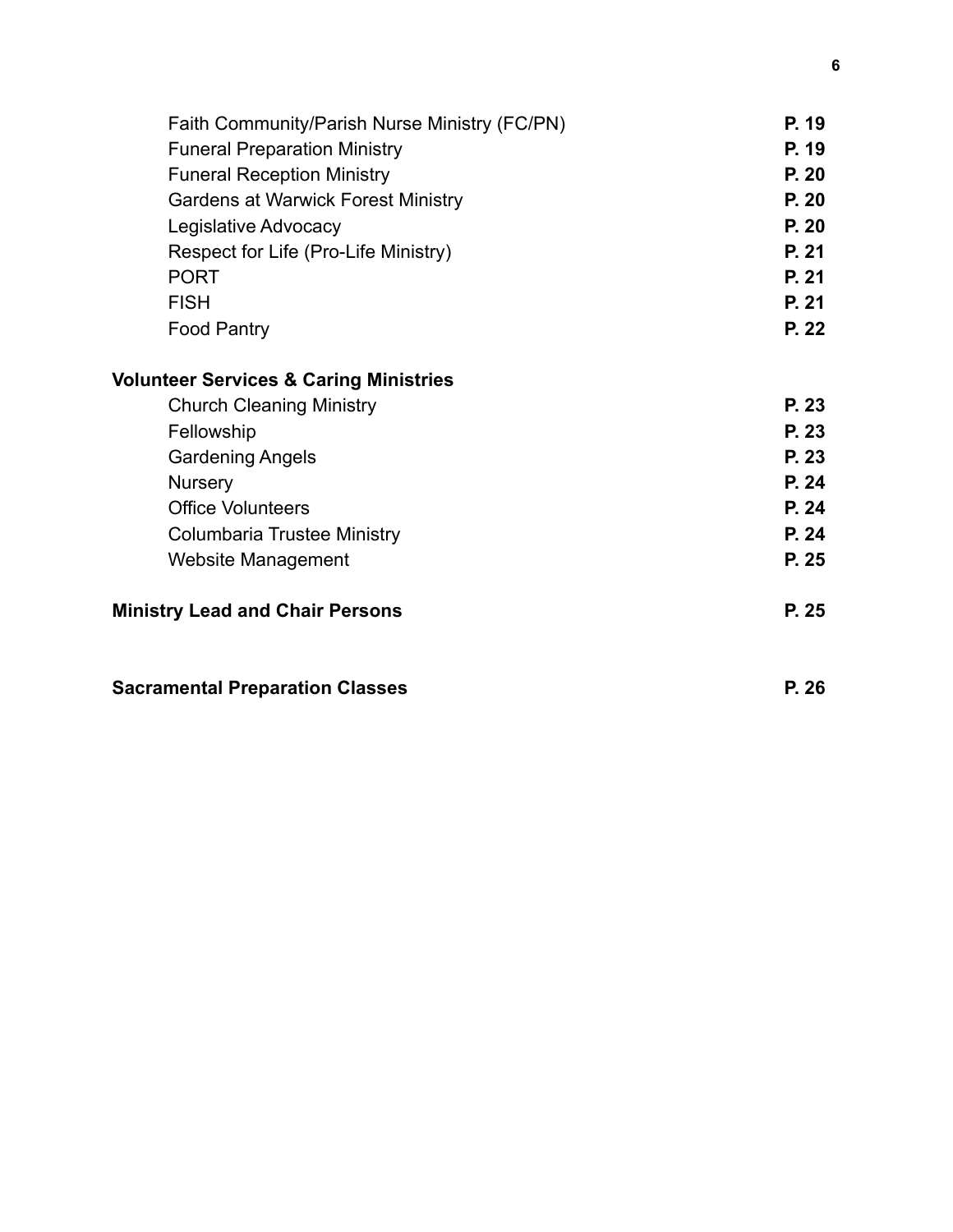# *PARISH PASTORAL COUNCIL*

The Parish Pastoral Council consists of twelve nominated members from the registered parishioners who have completed a discernment process, a youth member that is appointed, the pastor and deacon. The Parish Pastoral Council is the structure through which parishioners can participate in searching out God's vision for the parish. Continuously, the council is called to discern, to articulate and to sponsor ministries devoted to developing the unique personality of the parish as it evolves in fulfilling our mission statement. Finally, this visionary body serves in an advisory capacity to the Pastor.

**Commitment: Mandatory 3 years;** must be a registered member of the parish, who is in good standing; to agree to have name placed in nomination or may nominate yourself; to attend scheduled orientation and discernment process; to attend Pastoral Council Retreat in September; usually the last weekend (Friday evening-Saturday noon); to attend monthly council meetings, for no more than 1 to 1 and ½ hours, at 6:30pm on the fourth Thursday of each month; to be visible by attending parish activities as often as possible.

**Skills:** Active listener, good communication skills, ability to accept different viewpoints, can work well with a diverse group, willingness to learn, possess at least one of the gifts of the Lord and a sense of humor.

**Gifts:** administration, ability to delegate, leadership, communicate well with a diverse group, discernment, generous with time and talents.

**Number needed:** 12 discerned, 1 appointed, the pastor and the deacon. 15 members. **"Do not grow weary of doing what is right."-2 Thessalonians 3:13**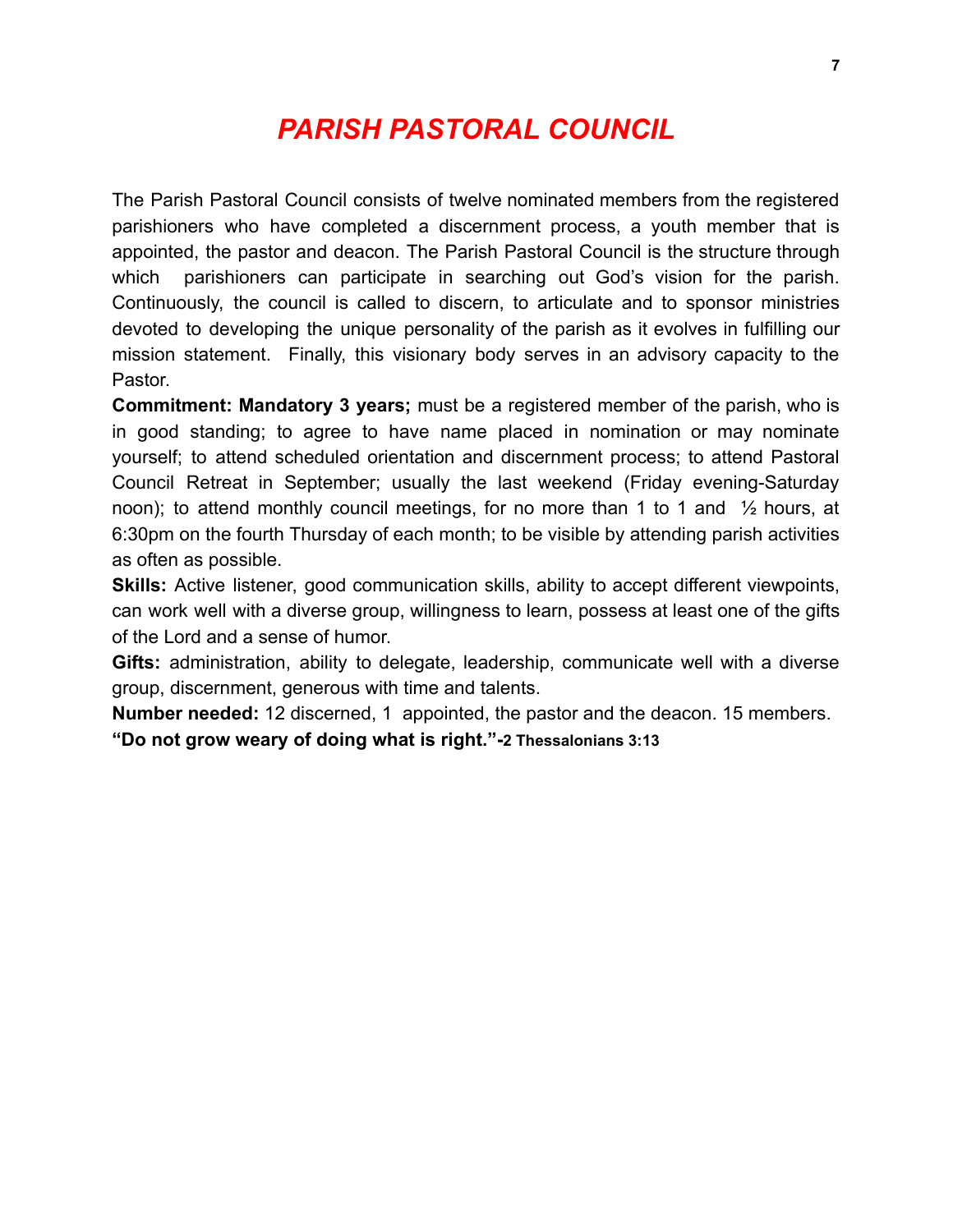# *FINANCE COUNCIL*

The Parish Finance Council shall consist of at least 5 members of the parish community. The members are to be selected for their expertise in financial matters, economics, general business management, banking, law, insurance, accounting and financial investment. In addition, members are to have prudence, uprightness and knowledge of the Catholic faith that will enable them to put into practice the message of the Gospel. No parish staff person, paid or volunteer, may serve on the Parish Finance Council. Parish administrative persons should serve as advisors to help the Finance Council accomplish its work. Excluded from the Parish Finance Council are those who are related to the pastor or have a family or legal relationship to a parish employee engaged in financial administration. The Parish Finance Council shall assess the need for external consultants to aid in the Council's work and advise the pastor to engage them **Commitment:** At least 3 years, but it is not mandatory. Must be a member of our parish and in good standing. And they will be selected by our pastor according to the norms of law (C. 537). The members selected should be conscious they share in the mission God has entrusted to the church (C. 204). They hold an ecclesiastical office, they should be in full communion with the Catholic Church (C.145, #2; 149;205;228; and 1282). Members will need to attend regular monthly meetings as well as to be flexible and attend meetings that may arise due to any unforeseen circumstances.

**Skills:** Active listener, good communication skills, able to work with a diverse group, assertive. Expertise in financial matters, economics, general business management, banking, law, insurance, accounting and financial investments..

**Gifts:** Ability to delegate, be an effective leader, generous with time and talents. **Number needed:** At least 5.

# **Worship Ministries**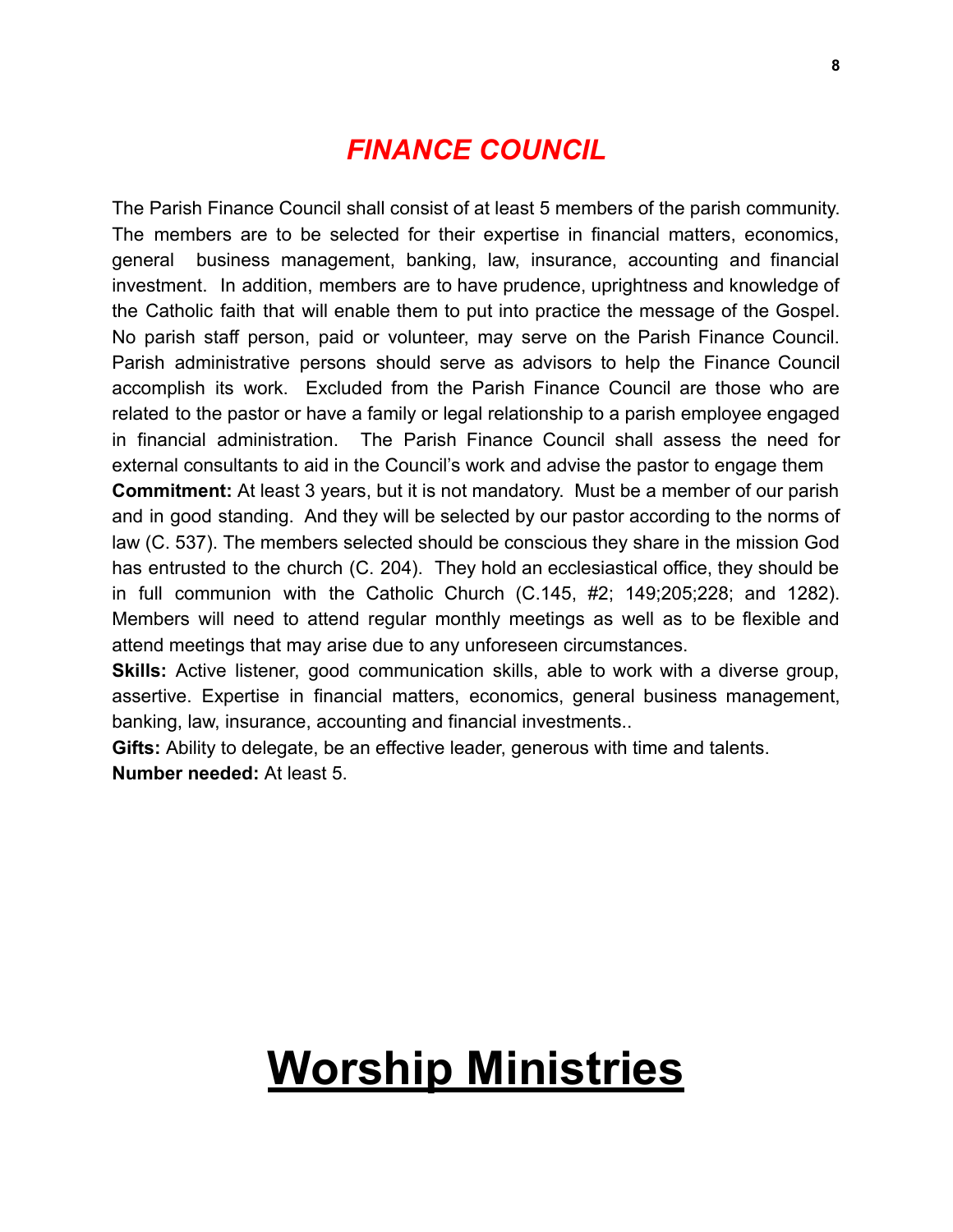#### *LITURGY COMMITTEE:*

Members of the Liturgy Committee are the staff members and/or Chairs of the ministries that appear below. The Liturgy Committee plans, prepares, implements, evalulates, and educates about all aspects of the liturgy in order to promote more reverence and meaning in the spiritual life of our parish. The Liturgy Committee works to enhance and enrich the worship experiences of our parish, whether the focus is the regular Masses, the Liturgical Seasons, Reconciliation Services, Anointing of the Sick, or the various Holy Days of Obligations. The Liturgy Committee offers workshops, seminars, retreats, and other activities that will both strengthen and shape the liturgical life of the parish. The Liturgist Chair appointed by the pastor will chair the Liturgy Committee.

#### *Altar Guild/Linens:*

This group of volunteers takes extraordinary care of the altar linens, vestments, and other appointments that the priest uses in Sacred Liturgy They pick up the items for laundering and ironing at least once a week. Occasionally, they may have to clean linens and other appointments more often because of Special Masses (Holy Days of Obligations, Easter Triduum, Easter, Christmas, weddings, funerals)

**Commitment**: minimum 1 year; to work behind the scenes quietly and efficiently;willingness to communicate with members from the other ministries; to be available on short notice.

**Skills:** Ability to wash and iron altar linens and other appointments with care.

**Gifts:** Caring, follow-through, patience, generous with personal time.

**Number needed:** Open-ended (perhaps the people who are currently handling this ministry will be willing to mentor/train others in the event of an emergency.)

#### **Altar Servers:**

The Altar Servers will assist at all of the weekend Masses (Saturday at 5:00pm, Sunday at 7:00am, 9:00am and 12:00pm). The Altar Servers will also assist the Pastor at funerals, weddings, and Special Liturgies.

**Commitment:** Minimum 1 year; to attend training sessions to learn protocol of serving; to work with an experienced Server; to show up at the appointed time to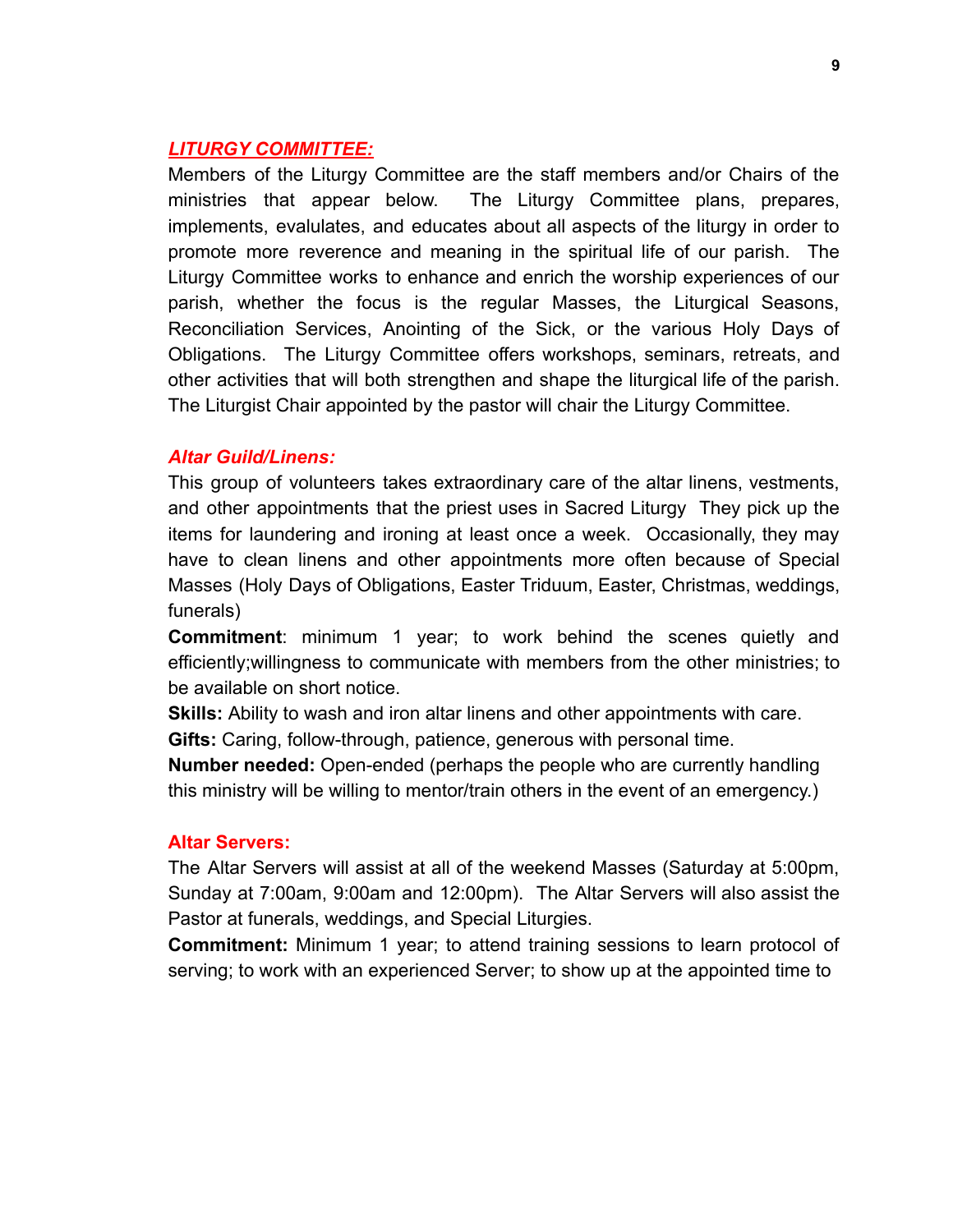serve; to contact the Coordinator to ask another server to replace you if you cannot serve; willing to serve even in an emergency if needed.

**Skills:** Ability to perform duties in front of the parishioners, ability to follow directions.

**Gifts:** Caring, attentive, outgoing, selflessness, reverence.

**Numbers needed:** Open-ended (3 at each Mass for a total of 12 for the weekend, which totals at least 48 to 51 for a month). To have servers serve only twice a month would be ideal. Therefore, the coordinator welcomes all interested young people who have made their First Communion to volunteer to become Altar Servers.

#### *Arts and Environment Committee:*

This committee coordinates and executes the plans for decorating the Church in such a way that the environment reinforces and communicates the liturgical tone of the season. Additionally, the committee has the responsibility of preparing the Blessed Sacrament Chapel for special feast days, Expositions, and Marian observances.

**Commitment:** Minimum 1 year for the members; willingness to attend workshops, arranging and watering indoor plants and floral arrangements, attend meetings with the chairperson to coordinate the tasks and willing to grow liturgically.

**Skills:** Ability to work with others with different viewpoints, some artistic vision, good communication and listening skills.

**Gifts:** Artistic vision, ability to delegate, warmth, outgoing and flexibility.

**Number needed:** Open-ended. (large numbers for Advent, Christmas, Lent, Easter, and Ordinary Times, as well as special celebrations.)

# *Extraordinary Ministers of Holy Communion (to include homebound, nursing homes, and hospitals):*

These members assist the Celebrant by preparing the bread and wine for distribution of the Eucharist in both forms (hosts and cup). Prior to Mass they prepare both the Credence Table and the Offertory Table. In addition, the EMHCs may have to dress and/or undress the altar. After Mass the ministers clean the vessels and put them away. EMHCs that serve to the homebound, nursing homes and hospitals maintain a vital connection between parishioners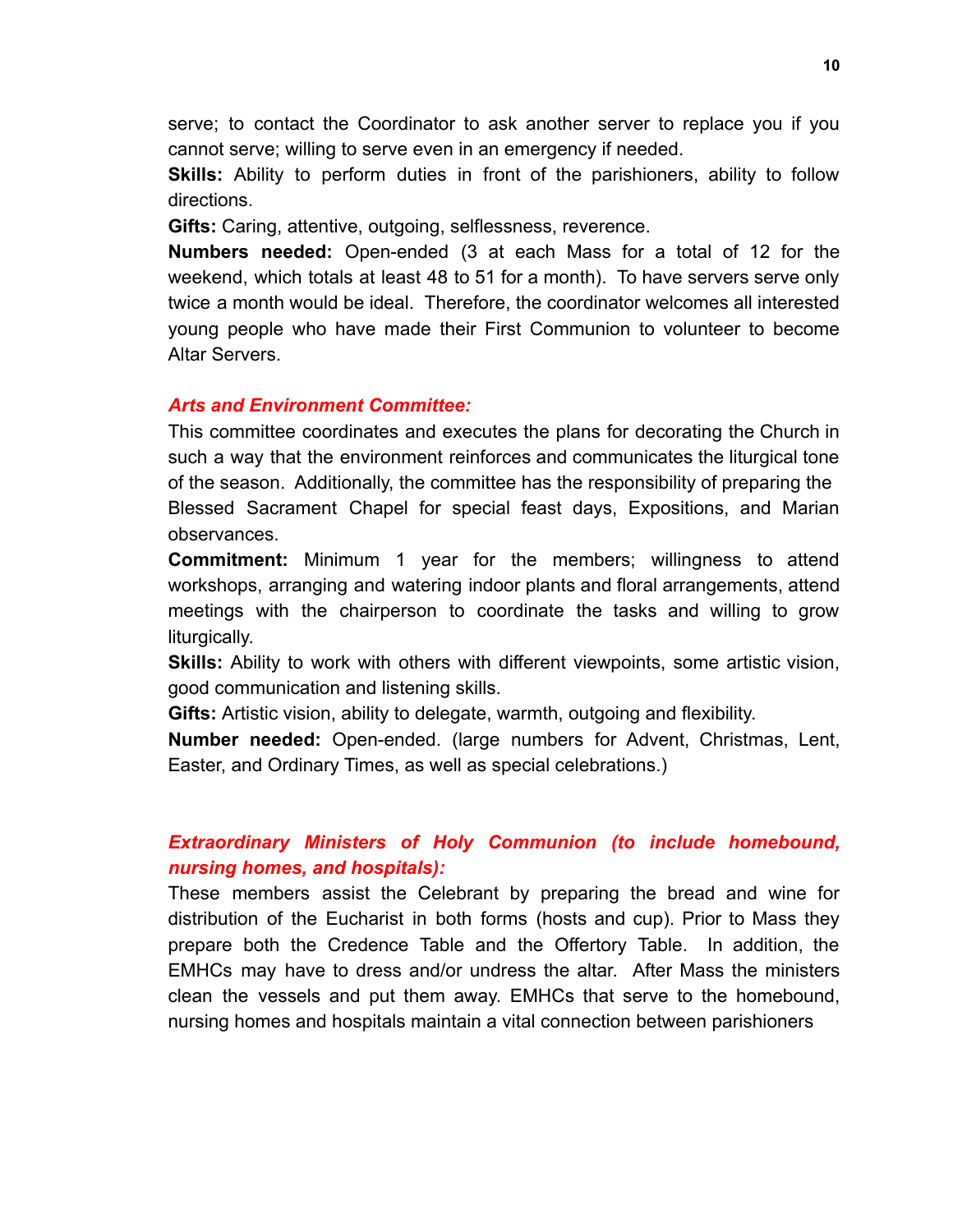gathered at worship and parishioners no longer able to be present for Mass. They pray with them and give them communion.

**Commitment:** Minimum 1 year; willing to assist weekly, monthly or bi-monthly; attend training session(s); to arrive at least 15 to 20 minutes prior to Mass; willing to serve as a substitute; to serve at all/any of the weekend Masses.

**Skills:** Willingness to serve, enjoys people, and flexibility. Steady motor skills, ability to follow directions, ability to work well with a diverse group.

**Gifts:** Patience, flexibility, ability to follow directions, sensitive, empathetic, generous with personal time.

**Numbers needed:** For the homebound see Chair of Extraordinary Ministers of Communion. There are 7 needed at each Mass. Ideally 55 ministers total and each individual would serve twice a month.

## *Lectors:*

Our lectors proclaim the Word of God from both the Old and New Testaments. They are responsible to prepare to proclaim the Work of God by reviewing and practicing their assigned readings to be clear about the texts' meaning and to be as accurate as possible about pronunciations and appropriate cadence. The

expectation is that our lectors will spend time in prayer as they prepare and before the Mass.

**Commitment:** Minimum 1 year; willing to serve at least twice a month, if necessary; to remain flexible for additional needs; to attend training sessions (our lecturers serve at all weekend Masses). Lectors must arrive at least 15 minutes early in order to review announcements, focus, Prayers of the Faithful, **especially to practice pronouncing names and to ensure that Lectionary is open to the correct readings.**

**Skills:** Public speaking skills, comfortable speaking before people, willing to seek assistance from the chair or other lectors.

**Gifts:** Spiritual awareness, out-going, compassionate.

**Number needed:** Open-ended (minimum 8 for each weekend= 32 to 40 per month.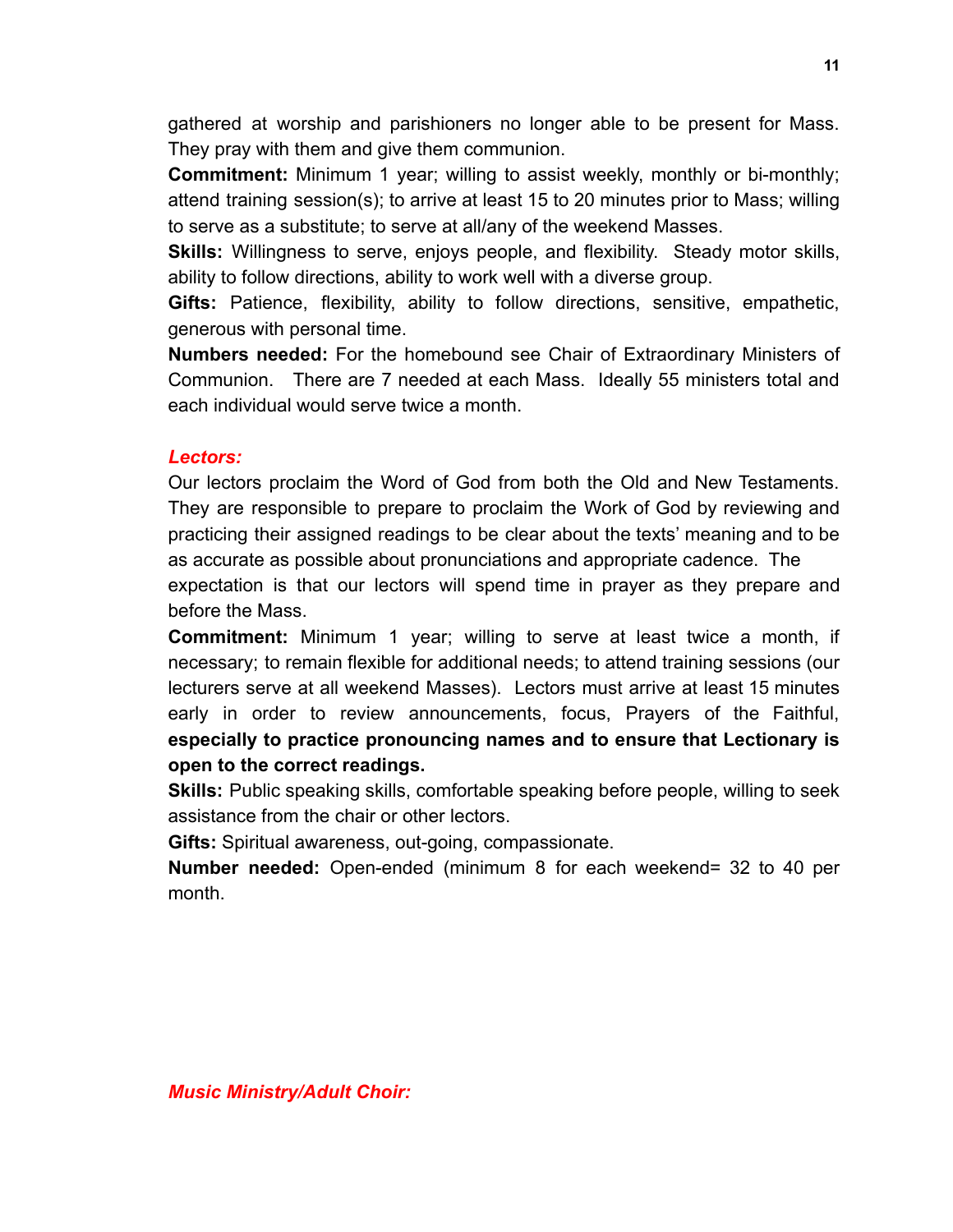This ministry provides the parishioners with resounding vocal support in every phase of the Liturgy.

**Commitment:** open-ended. Attend practice one hour prior to each Mass or at discretion of the Choir Director.

**Skills:** Ability to hold a tune and/or willing to learn, musical awareness, and be comfortable in front of people.

**Gifts:** out-going, compassionate, leadership, love to minister through music, generous with time and talents.

### *Greeters:*

This ministry is one of hospitality, where we welcome arriving parishioners and visitors with a warm "Welcome" or "Good Morning/Afternoon", as we create an atmosphere of friendliness and inclusion.

**Commitment:** Minimum 1 year. 15 to 20 minutes and flexibility to serve any of our Masses. Occasionally, you might need to serve at special Masses or events.

**Skills:** Able to prop open doors and to be comfortable welcoming and greeting people.

**Gifts:** Pleasant, warm, caring and compassionate.

**Number needed:** open-ended. The minimum of 2 per Mass, or 8 for each weekend of the month.

## *Ushers:*

.

These volunteers assist with the seating of the people at the various Masses. They carry and pass the collection baskets during the appropriate time(s) during Mass. They also assist with the efficient flow of traffic during communion. Following each Mass, the ushers refresh the Church for the next Mass.

**Commitment:** Minimum 1 year. To attend necessary training, willing to serve others.

**Skills:** Ability to hold doors open, comfortable directing others, ability to work well with others, flexibility.

**Gifts:** Friendly, compassionate, and generous with time.

**Number needed:** open-ended.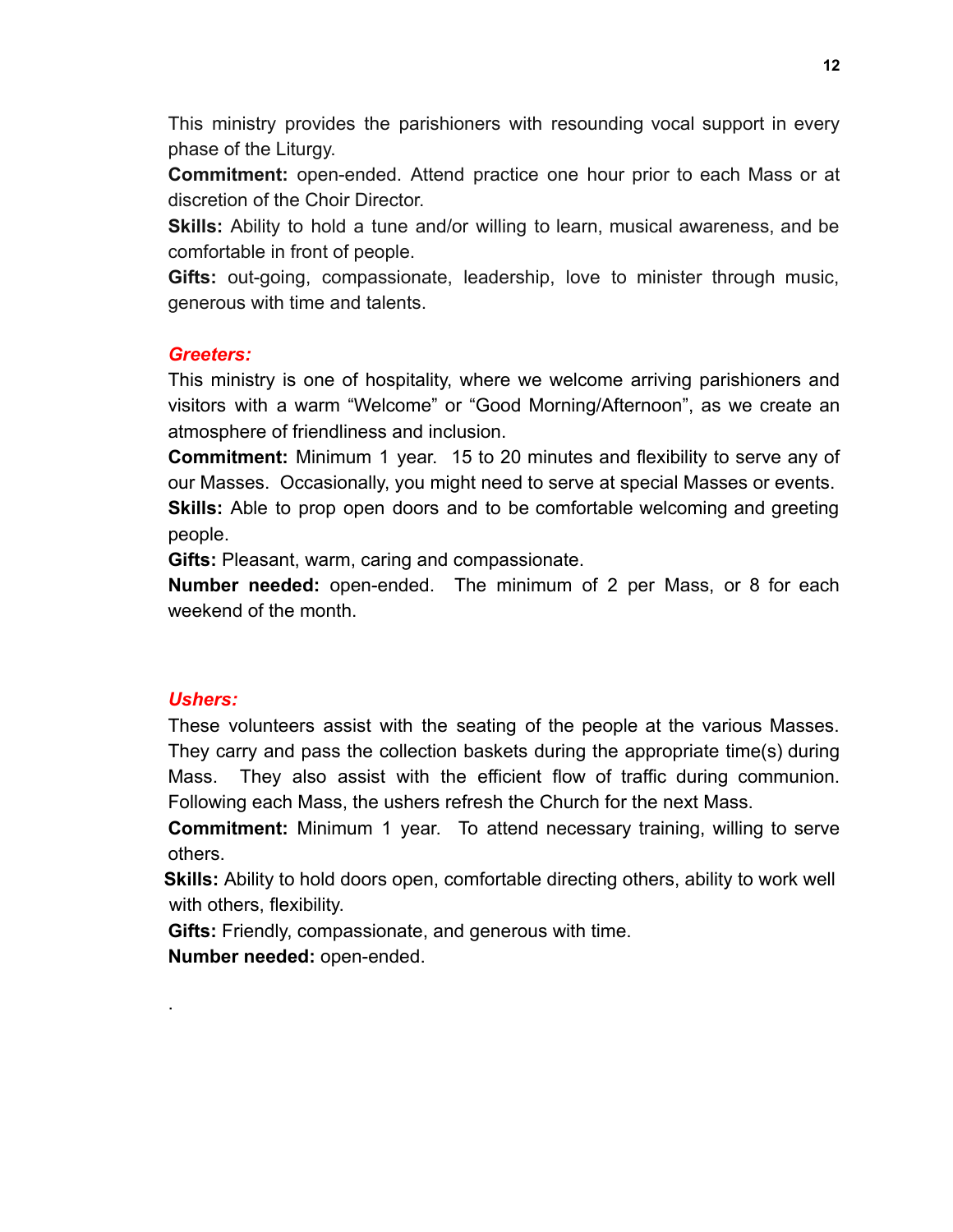# **Christian Formation & Spiritual Life Ministries**

Integral to growth and life of a parish is its dedication to Christian Formation. St. Jerome is no exception. Therefore, the church has developed a variety of religious education programs that require volunteerism at the highest level. For instance, this ministry needs volunteer assistants and teachers to continue our sacramental preparation classes: baptism, preschool, confirmation, elementary, Edge (middle school), Life Teen (high school), the Rite of Christian Initiation of Adults (RCIA), Rite of Christian Initiation of Children (RCIC), and marriage prep. Additionally, we have weekly Bible studies. These adult faith formation programs help to facilitate the spiritual growth of our parishioners. At the same time, the programs serve as stepping stones that lead the participants to answer the Father's call to holiness and eternal life. **Margie Curtis** is the **Director of Christian Formation & Spiritual Life Ministries**.

## *Catechists:*

Through this ministry, the volunteers help increase both the spiritual and social development of our elementary aged children.

**Commitment:** to agree to teach God's Work and the Doctrine of the Church, to serve the appropriate time limit required for your program: which may vary from 3 month to 2 years, to teach and/or facilitate at least 3 hours per week. This includes preparation

time, to attend necessary training and workshops, must be an active, fully initiated member of the Church.

**Skills:** good communication skills, listening skills, and ability to work well with others, willing to learn, ability to accept constructive advice.

**Gifts:** leadership, communicating well with diverse groups, generous with time and talents, caring, wisdom, organizational skills.

**Number needed:** Open ended. Contact Margie Curtis: [margie@stjeromennva.org](mailto:margie@stjeromennva.org)

# *Edge and Teen LIfe Catechists:*

Through this ministry, the volunteers help increase both the spiritual and social development of our middle and high school young people.

**Commitment:** Minimum 1 year. To plan and execute a variety of activities, special events and social gatherings. To serve as chaperones, to provide transportation, to prepare refreshments, to serve as group leader, to offer appropriate support as needed. Must be an active fully initiated member of the Church. Must be willing to teach both God's Word and the Doctrine of the Church.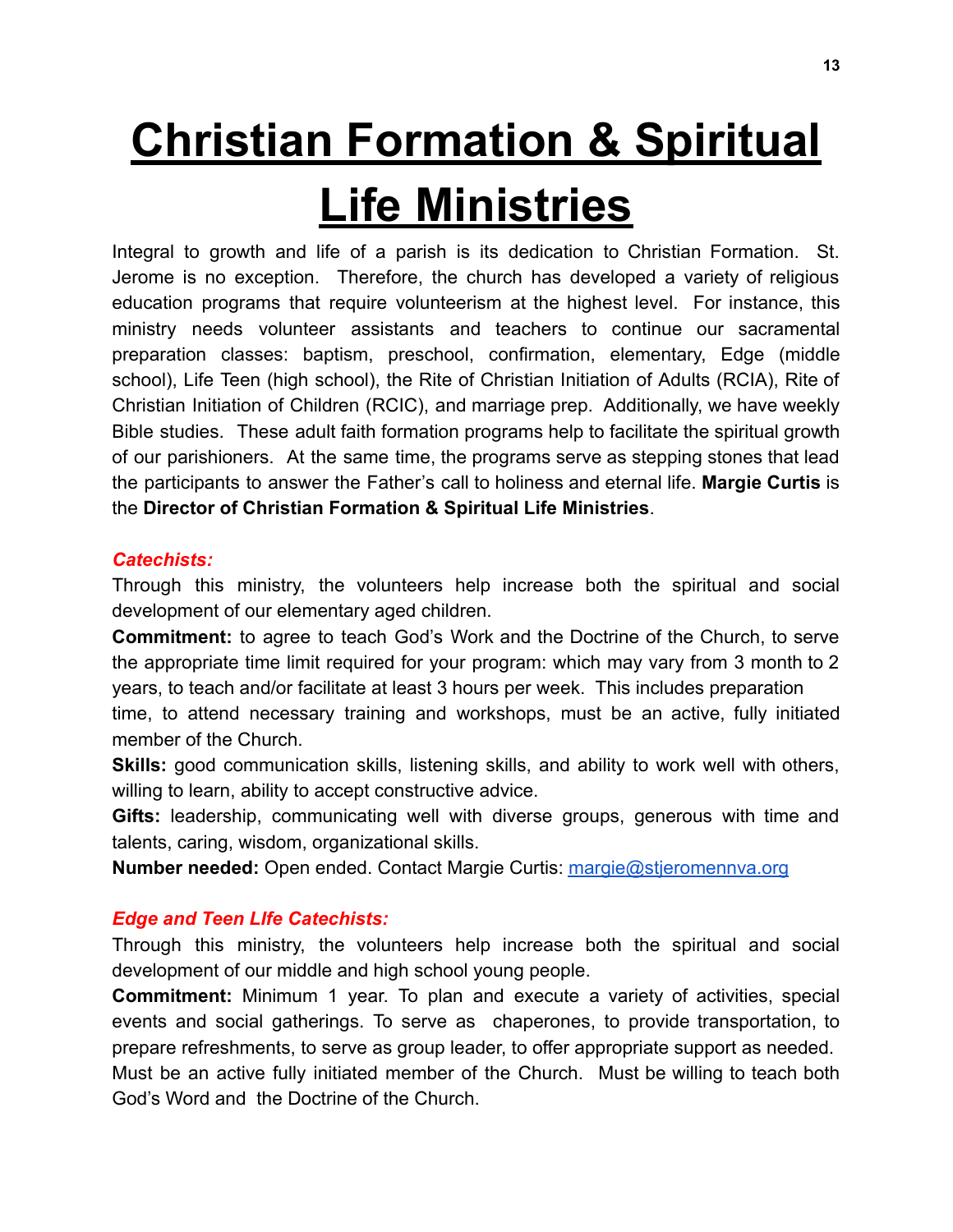**Skills:** caring, mentoring, spiritual awareness, outgoing, organizational skills, ability to delegate, sense of fairness, and athletic ability.

**Gifts:** warm and hospitable, patient, leader, administration skills, friendly, effective and appropriate sanitation.

**Number needed:** Open-ended. Contact Margie Curtis for more information.

# *Kitchen Team:*

This team prepares the Sunday morning breakfast that the participants will share prior to beginning our morning scheduled Christian Formation program.

**Commitment:** Minimum time of 1.5 hours at least once a month. To help oversee the logistics of the event, willing to clean up both during and after the meal. Willingness to serve others.

**Skills:** cooking and heating ability. Effective and appropriate sanitation. Organizational skills, ability to work with others**,** able to delegate, and to have physical stamina.

**Gifts:** hospitable, generosity, congeniality, warmth, and selflessness.

**Number needed:** Open-ended. Ideally five teams of 8. Contact Magie Curtis for more information.

# *Small Church Communities:*

A small Church community (house church) consists of a small group of Christians (approximately 8-12), who come together to support one another as they share their faith, as they deepen their understanding of Cahtolic traditions and Catholic Doctrines, and as they reach out in service to the larger community.

**Commitment:** Minimum 1 year. To open homes to a single group of adults, to assist in organizing additional groups, to help others grow spiritually, to attend relevant workshops.

**Skills:** communication, reading and interpreting passages, ability to accept the views of others.

**Gifts:**Wisdom, administration, hospitality, selflessness, a people person, detail oriented. **Number needed:** Minimum 8-12 to maintain a group and to organize new groups.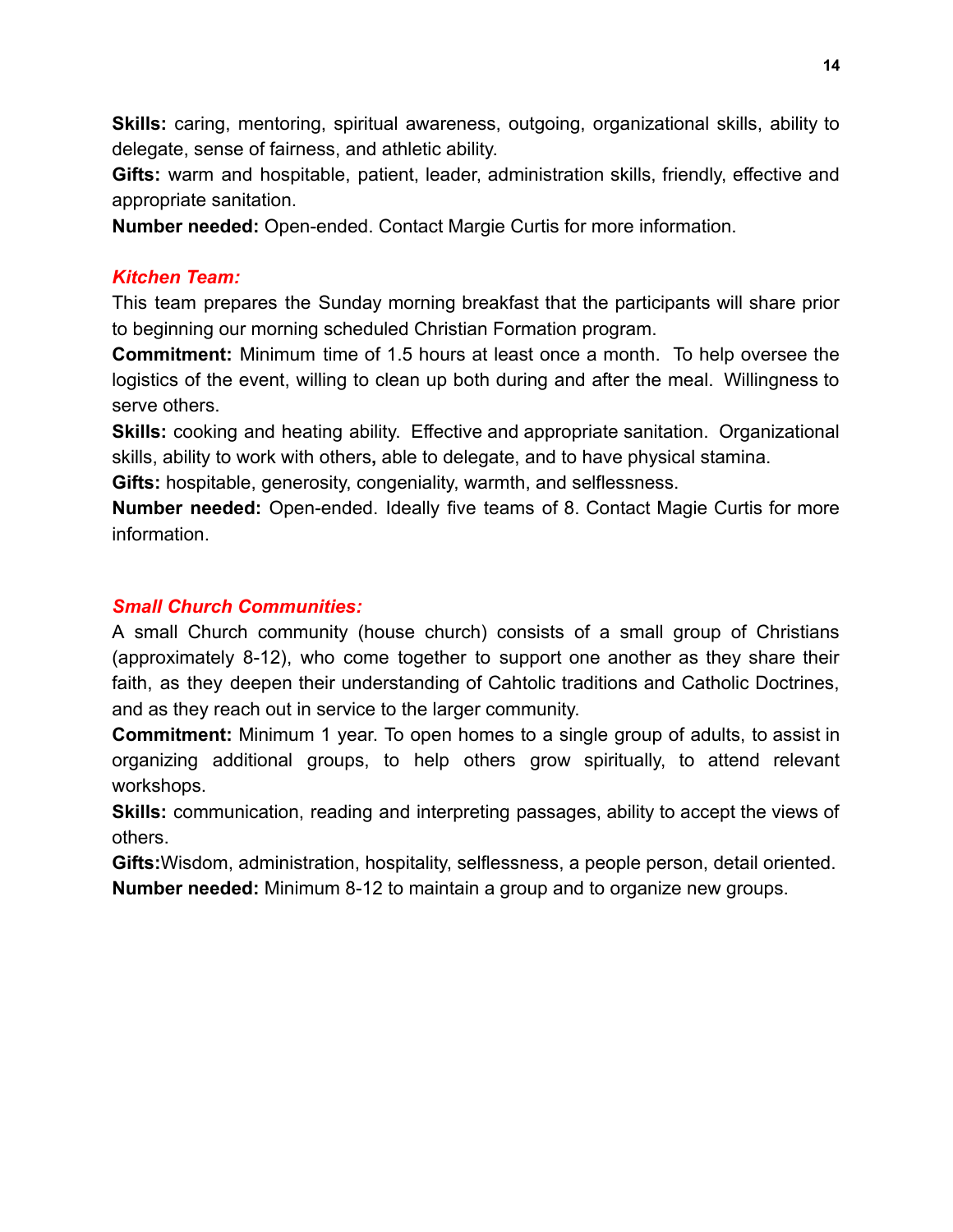# *Vacation Bible School:*

The leaders provide participants (elementary aged children) an opportunity to focus on a week of themed-week activities, which strengthens their biblical knowledge and their knowledge of Church. Vacation Bible School volunteers include the following:

- **1. Kitchen Help**: volunteers need to have awareness of sanitation, cooking/heating knowledge, and cleanliness.
- **2. Activity Directors**: volunteers need to engage inquiring minds, to plan and implement engaging activities for the participants.
- **3. Arts and Environment**: volunteers will make backdrops and props to include construction, decorating ideas,and have the strength to lift, move and arrange the props.
- **4. Camera Crew:** to take pictures and videos of the activities to share.

**Commitment:** 5 days for about 4 hours each day, to participate in the closing ceremony which is about 3 hours, to attend strategy meetings if necessary, willing to be flexible, to be willing to collaborate with others to enrich the experience for everyone, especially the participants.

**Skills:** to be able to work well with young children and pre-teens, cleanliness, organizational and leadership skills, creativity, and self motivation.

**Gifts:** ability to mentor, compassion, wisdom, fortitude, selflessness, patience, and generosity.

**Number needed:** Open ended.

# *Family Mission Trip/Service Days Ministry***:**

Volunteers concentrate on the needs of our immediate community. Sharing God's love and helping others are key components to this invaluable ministry.

**Commitment:** to be able to attend meeting(s), able to work well with a diverse group, attend a few necessary meetings in order to accomplish the mission.

**Skills:** organization, communication, and relationship builder. To be able to help coordinate activities and/or projects.

**Gifts:**compassion, leadership, ability to delegate.

**Number needed:** Open ended.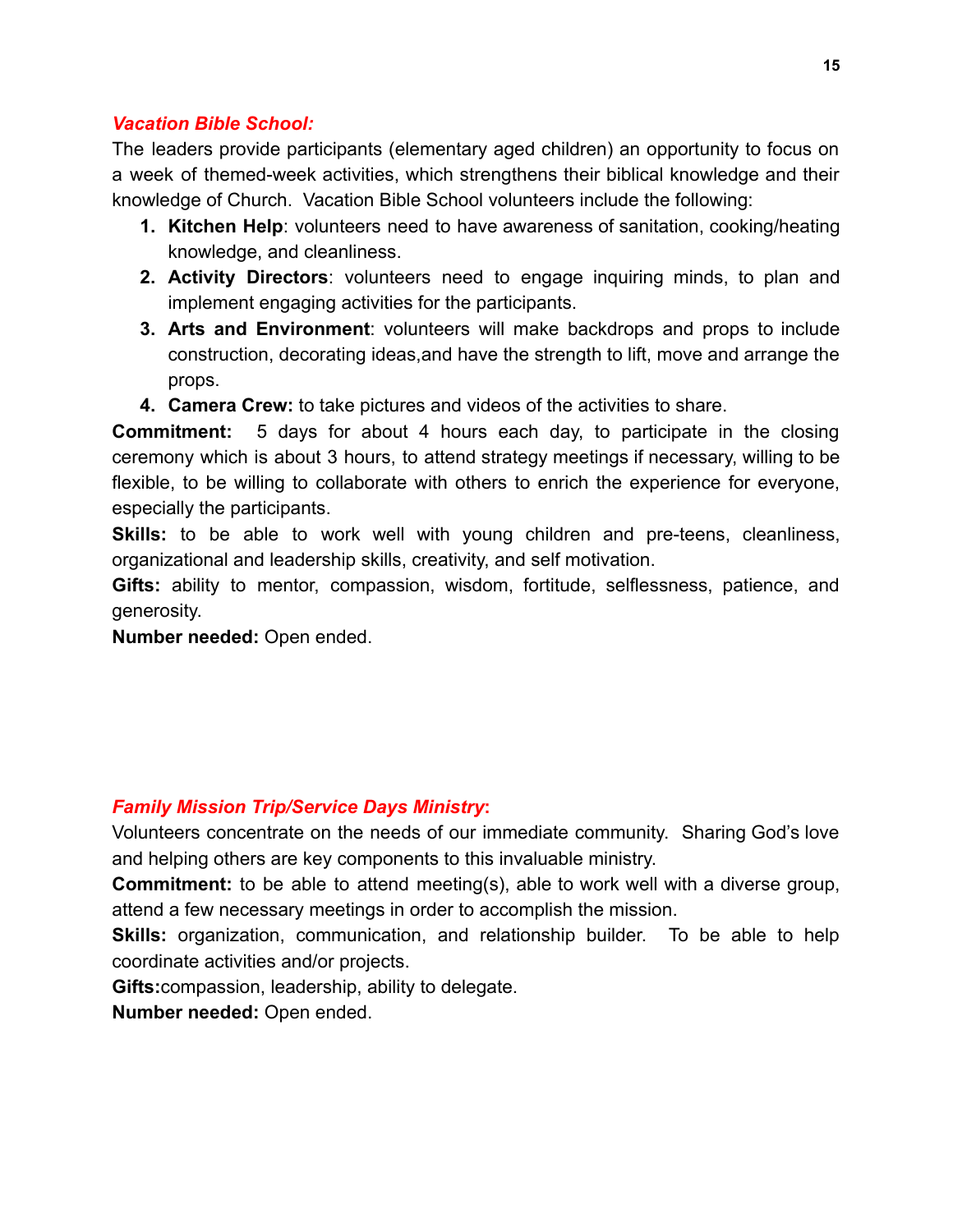#### *Young Adult Ministry:*

This ministry focuses on both unmarried and married adults between the ages of 18-35, who desire to learn more about their faith through bi-weekly Bible study/discussion groups and who desire to fellowship by attending a variety of social events both as a group and occasionally with other Catholic young adult groups in the area. Since service is also a key component, this group plans local and international mission trips. The group will nominate or appoint Chairpersons to coordinate key areas of the ministry. **Commitment:** Minimum 1 year for members and 2 years for Chairs, to participate in Bible study/discussion groups, to participate in fundraising projects to meet financial goals for mission trips and other needs, to participate in service projects.

**Skills:** leadership, mental and physical acuity, communication and listening skills.

**Gifts:** Friendly, hospitality, selflessness, generosity, and flexibility.

**Number needed:** Open ended.

#### *Children's Liturgy:*

Volunteers will be sharing the Word with young children preschool to 2nd grade. The volunteers must be available to serve at the 9AM Mass on Sundays.

**Commitment:** Minimum 1 year.

**Skills:** able to work with young children preschool age to 2nd grade during the 9am Sunday Mass, creative, able to attend monthly meetings,attend training sessions, follow instructions and able to work on a 6 week rotation.

**Gifts:** attentive, able to work with children, patient, compassionate, and flexible. **Numbers needed:** Open ended.

#### *Catholic Daughters:*

The Catholic [Daughters](http://www.catholicdaughters.org/) of the Americas is one of the oldest and largest organizations of Catholic women in the Americas. While actively donating to charities, they administer scholarship programs and strive "to be helping hands where there is pain, poverty, sorrow or sickness" the CDA motto is "Unity and Charity." The Mission Statement for CDA is Catholic Daughters of the Americas engages in creative and spiritual programs which provide its members with the opportunity to develop their special God-given talents in a meaningful way to positively influence the welfare of the Church and all peoples throughout the World. The Catholic Daughters of the Americas strives to embrace the principle of faith working through love in the promotion of justice, equality,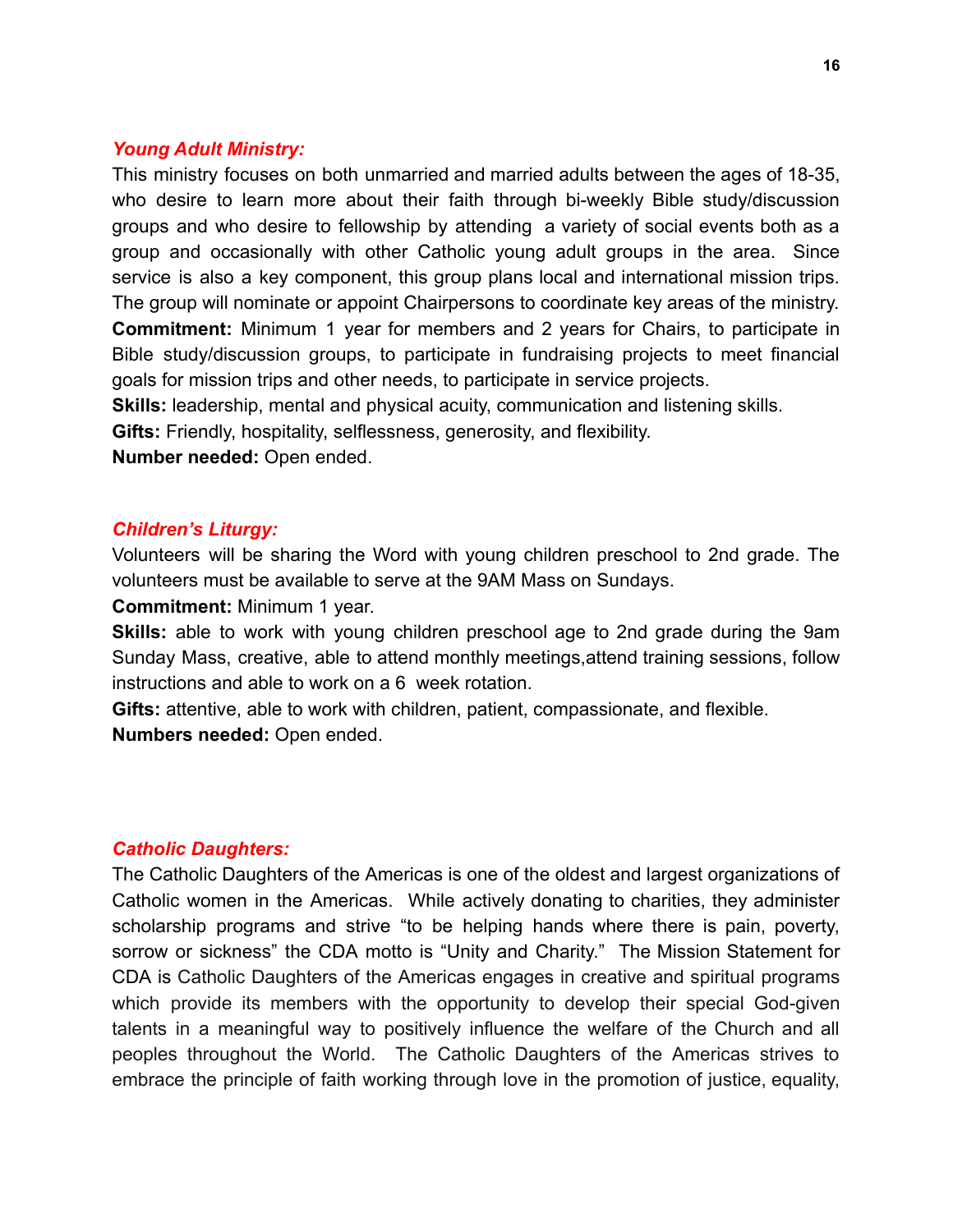and the advancement of human rights and human dignity for all. The local CDA court is Court of Our Lady of Perpetual Help #2206.

**Commitment:** most members are life-long members. The monthly meetings take place at the Faith and Life Center on the 2nd Sunday of each month September-June. The meetings are at 2PM.

**Skills:** Organizational skills, time management, able to travel locally for events, and possible meetings.

**Gifts:** Empathy, kindness, gentleness, good listener, able to communicate with people of various ages and ethnicities.

**Number needed**: open ended.

# *Knights of Columbus:*

The Knights of [Columbus](http://www.kofc.org/un/eb/en/index.html) is a Catholic, Fraternal, Social, and Charitable organization founded in 1882 by Fr. Michael McGivney in New Haven, Connecticut. Today, over 1.6 million men throughout the world are members. They and their families are the foundation of the Catholic Church. There are four degrees in the order, representing virtues of charity, unity, fraternity, and patriotism.The Knights of Columbus, the world's largest Catholic family fraternal service organization, provides members and their families with volunteer opportunities in service to the Catholic Church, their communities, families and young people.

**Commitment:** Most members make a life long commitment to serve. The meetings are held at the local headquarters in Newport News. The Knights of Columbus website will provide all information for events and meetings.

**Skills:** Attentiveness, generosity, flexibility with time, able to drive to events and meetings.

**Gifts:** charitable, desire to help others, good listener, empathetic, able to communicate with peers, children and elders.

**Number needed:** Open ended. Membership in the Knights of Columbus is open to practicing Catholic men who are at least 18 years old. Application blanks are available from any member of the Knights of Columbus.

Our Local Council is [Walter Pollard Council 5480](http://kofc5480.org/)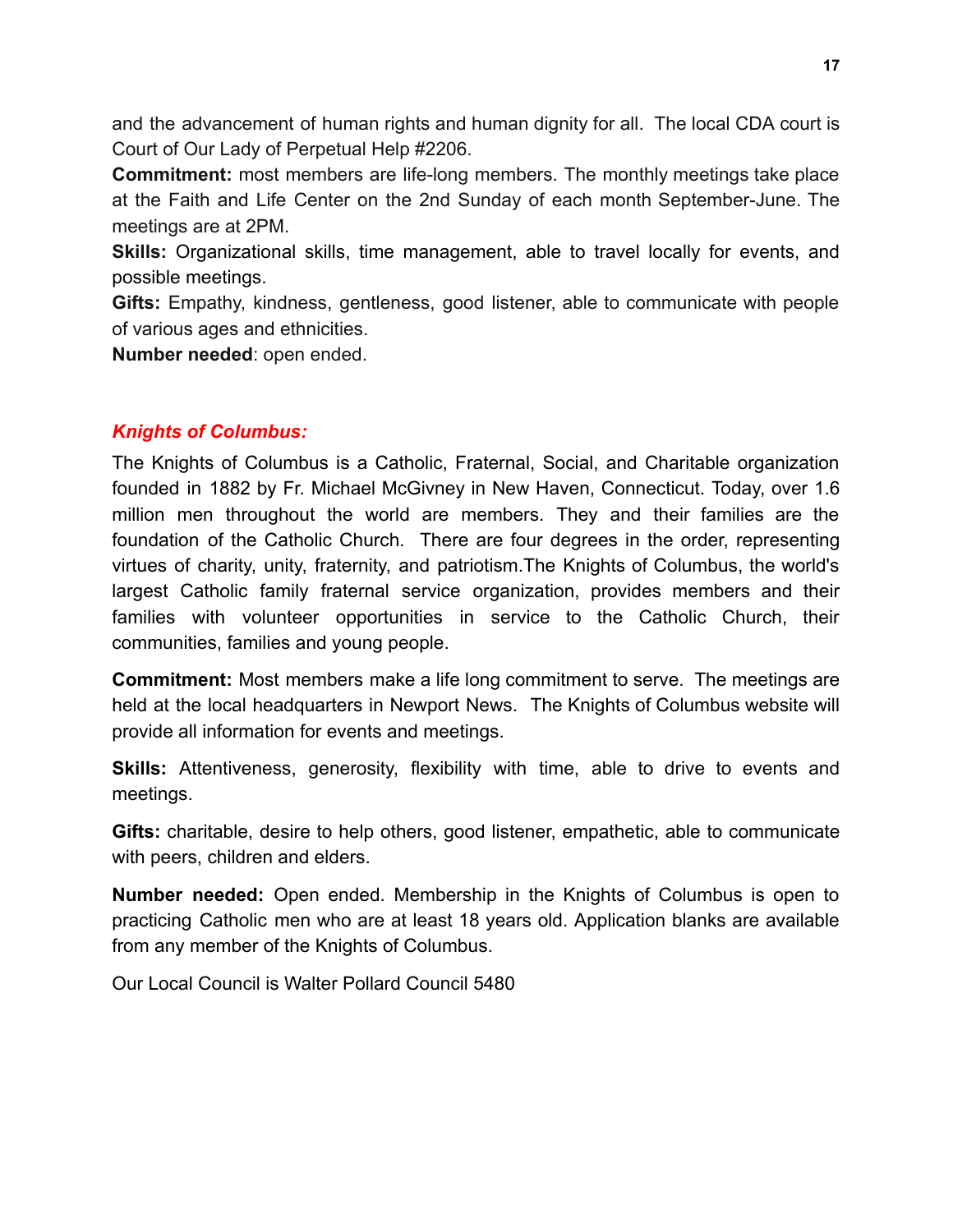# **Justice and Peace**

#### *JUSTICE AND PEACE COMMITTEE:*

This committee comprises all the ministries that appear below, and keeps the parishioners aware of local, national and international social issues that need our attention. They also provide a forum for the parishioners to participate in Justice and Peace issues and special events like Lenten projects during Lent and Backpack preparation in August. These numerous outreach ministries enable the parish to extend the love of Christ to our parishioners and the community at large.

#### *Bereavement Care Services:*

This therapeutic ministry provides an environment where the persons who have suffered a loss or losses can have their feelings validated and supported. These sessions enable the bereaved to reflect on their loss as they move toward healing, growth, and well-being. Further, the ministry encourages participants to use existing support systems or to seek and to create additional sources of support to meet their individual needs.

**Commitment:** To be able to meet every second Thursday of the month at 7:00pm, gather at a favorite restaurant last Wednesday of each month to have dinner and to socialize.

**Skills:** ability to empathize with others, ability to communicate, ability to truly listen.

**Gifts**: non-judgemental listener, compassionate, generous with their time.

**Number needed:** Open ended. All interested parties contact the office at (757) 877-5021.

#### *Card Ministry:*

This ministry focuses on sending prayers and thoughts to the newly sick parishioners. Cards are sent via mail to the address given to the church for the person that is sick. Parishioners call the church office to request this service.

**Commitment:** To send healing and kind words to the people that are sick. The commitment is open ended and anyone who is willing to share their time may do so.

**Skills:** good organizational skills, communication skills, and well versed in prayers for the sick.

**Gifts:** kind, empathetic, gentle and kind hearted.

**Number needed:** open ended.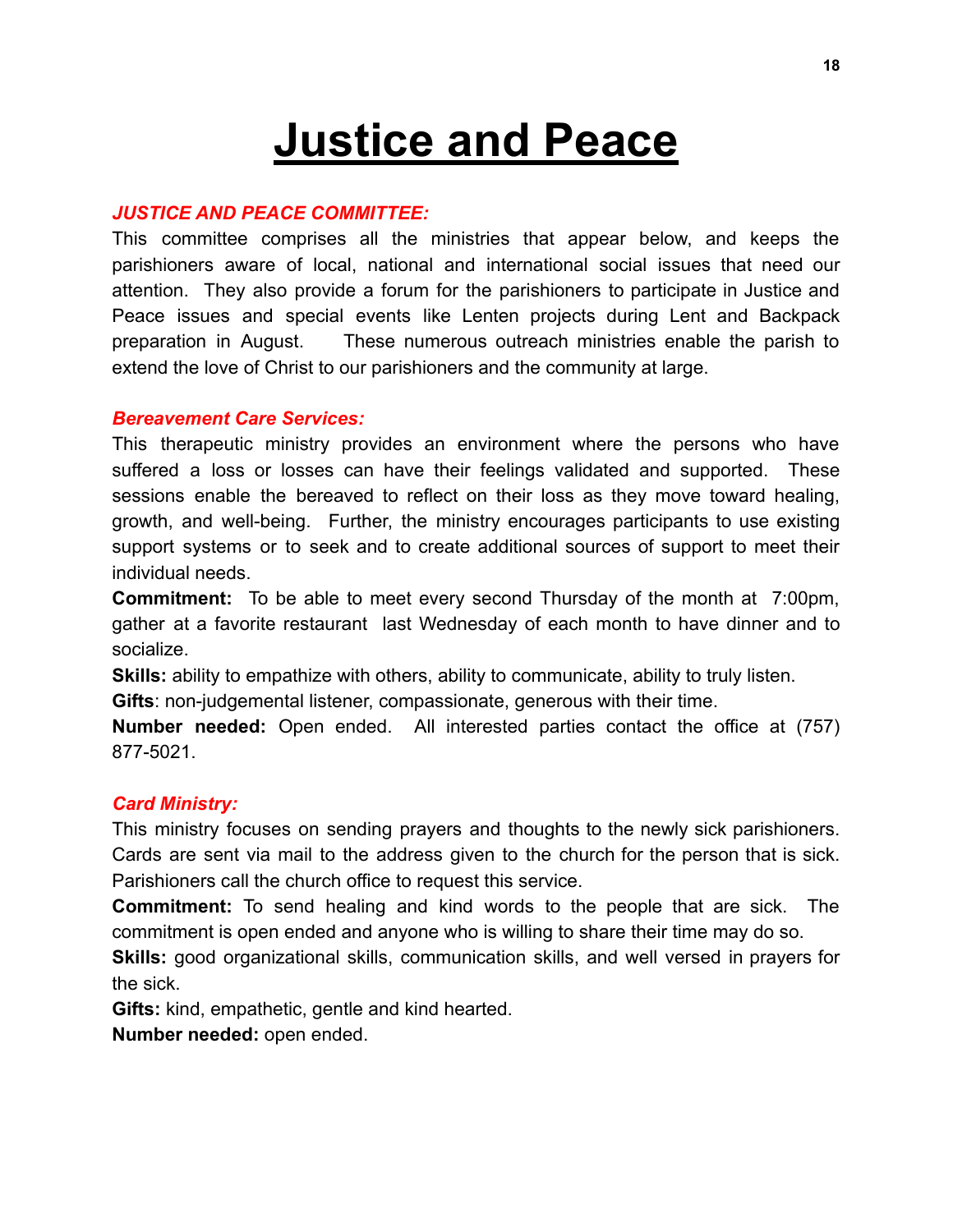#### *Christmas Gift Ministry:*

This ministry focuses on children in our community that are less fortunate. We have a budget set aside and volunteers are active mainly during the November/December months. Gifts are purchased and distributed to the children in time for Christmas.

**Commitment:** The volunteers for this ministry must commit to be able to do the shopping, wrapping and delivering of the presents in the timeframe that is given by the ministry lead.

**Skills:** ability to follow instructions, be able to purchase gifts for the children's ages appropriately, have good time management skills.

**Gifts:** sensible, self motivated.

**Number needed:** open ended.

### *Faith Community Nurse/Parish Nurse Ministry (FCN/PN):*

Nursing promotes an intentional health ministry for individuals in their faith community from birth through death. A FCN/PN is a registered nurse (RN) who has completed a course in holistic ministry and who provides special health promotion services to help individuals in gaining optimal mental , physical and spiritual health.

**Commitment:** Minimum 1 year, willing to keep abreast of changes in the field, willing to attend meetings if necessary;

**Skills:** organizer, health care trained, able to work well with others, and to be confidential.

**Gift:** communicator, compassionate, a people person.

**Numbers needed:** Open ended.

#### *Funeral Preparation Ministry:*

This ministry requires that the Chair meet with families to help plan the funeral Mass for their loved ones. The Chair provides the priest with the background information of the deceased. Coordination with the music Minister and the Extraordinary Ministers of Communion is vital for providing support to the families before, during , and after the service. This ministry might require assistance from the Lectors as well.

**Commitments:** Flexibility; willing to attend funerals, if necessary.

**Skills:** Empathy for others, good listener and communicator, compassionate.

**Gifts:** Diplomatic, anticipates needs of others, patience, and love of people.

**Number needed:** Open ended.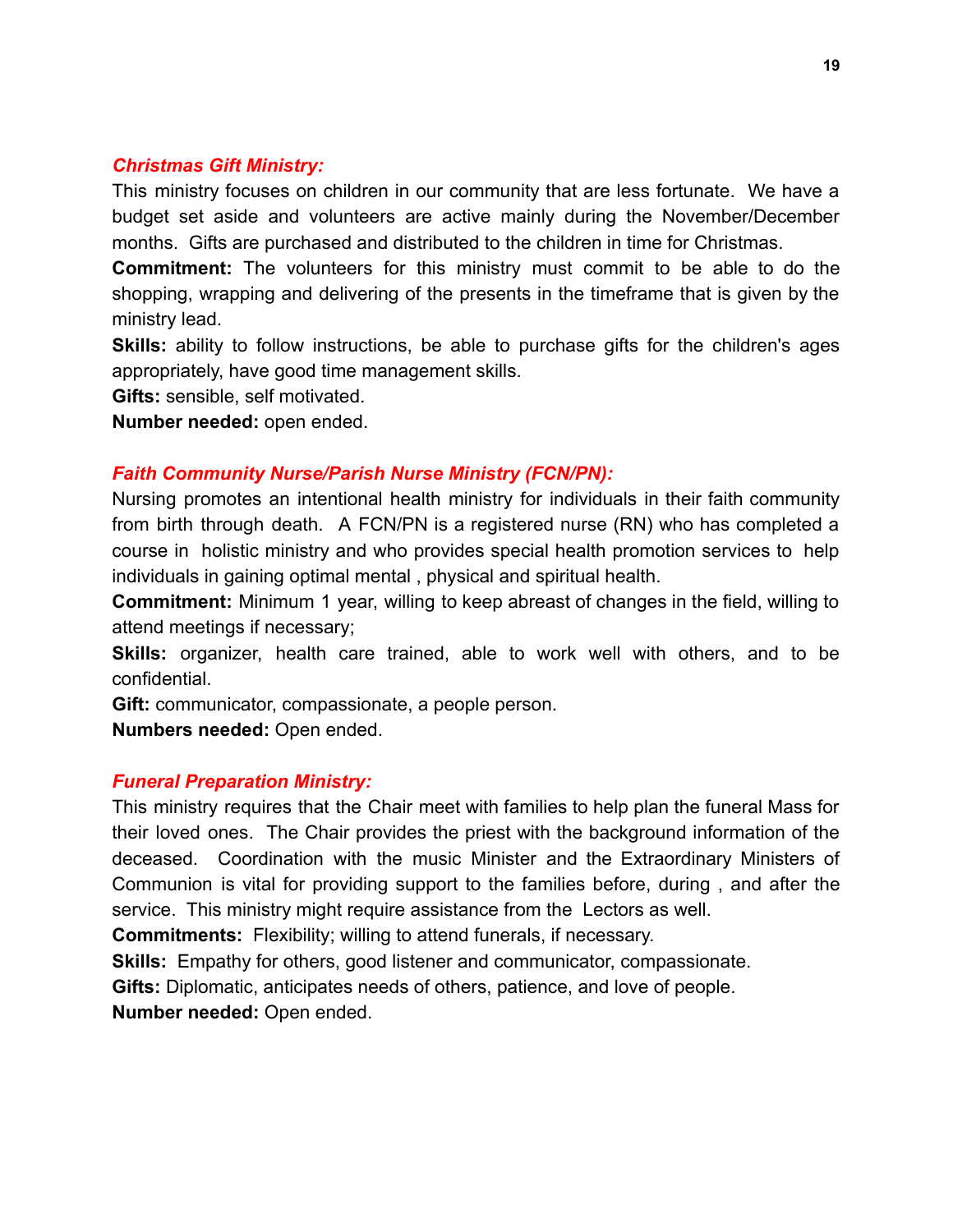#### *Funeral Reception Ministry:*

This invaluable group plans, prepares, and coordinates the necessary food to serve to the bereaved family and those attending the funeral . Additionally, they decorate the Fellowship Hall, layout the food and table necessities, monitor the movement of people and food in order to serve everyone in as efficient a manner as possible. They ensure that the kitchen area and the Fellowship Hall are left neat and orderly.

**Commitment:** Minimum 1 year. Flexibility is a must.

**Skills:** ability to organize and to delegate, leadership, and willingness to work behind the scenes.

**Gifts:** compassion, empathy, generous with personal time, loves people. **Number needed:** Open ended.

#### *Gardens at Warwick Forest Ministry:*

Volunteers in this ministry must enjoy working with the eldrely who need special attention. Monthly Mass and monthly Bingo are provided for the residents, who eagerly anticipate both events. Bingo prizes are donated by parishioners and supplemented as needed by the Justice and Peace Committee.

**Commitment:** Minimum 1 year, willing to spend 2-3 hours on the second Monday of each month assisting the residents with bingo, willing to spend 1 and 1/2 hours assisting residents at Mass on the 3rd Tuesday of each month

**Skills**: Stamina, endurance, strong enough to stand for a few hours, physically able to handle a wheelchair.

**Gifts:** patience, people person, kind, generous with time and talents.

**Number needed:** Open ended.

#### *Legislative Advocacy:*

This ministry is a crucial initiative of the Justice and Peace Committee. Through information received from the Diocese of Richmond and the United States Catholic Conference of Bishops, these knowledgeable volunteers attempt to keep parishioners aware of important legislative action and issues that may impact the quality of life of all, especially parishioners

**Commitment:** Minimum 1 year, willing to meet on the second Monday of each month, 7:00pm-9:00pm, to attend any necessary training.

**Skills**: good listener, ability to concentrate on the needs of others, good communicator, capable of being non-judgemental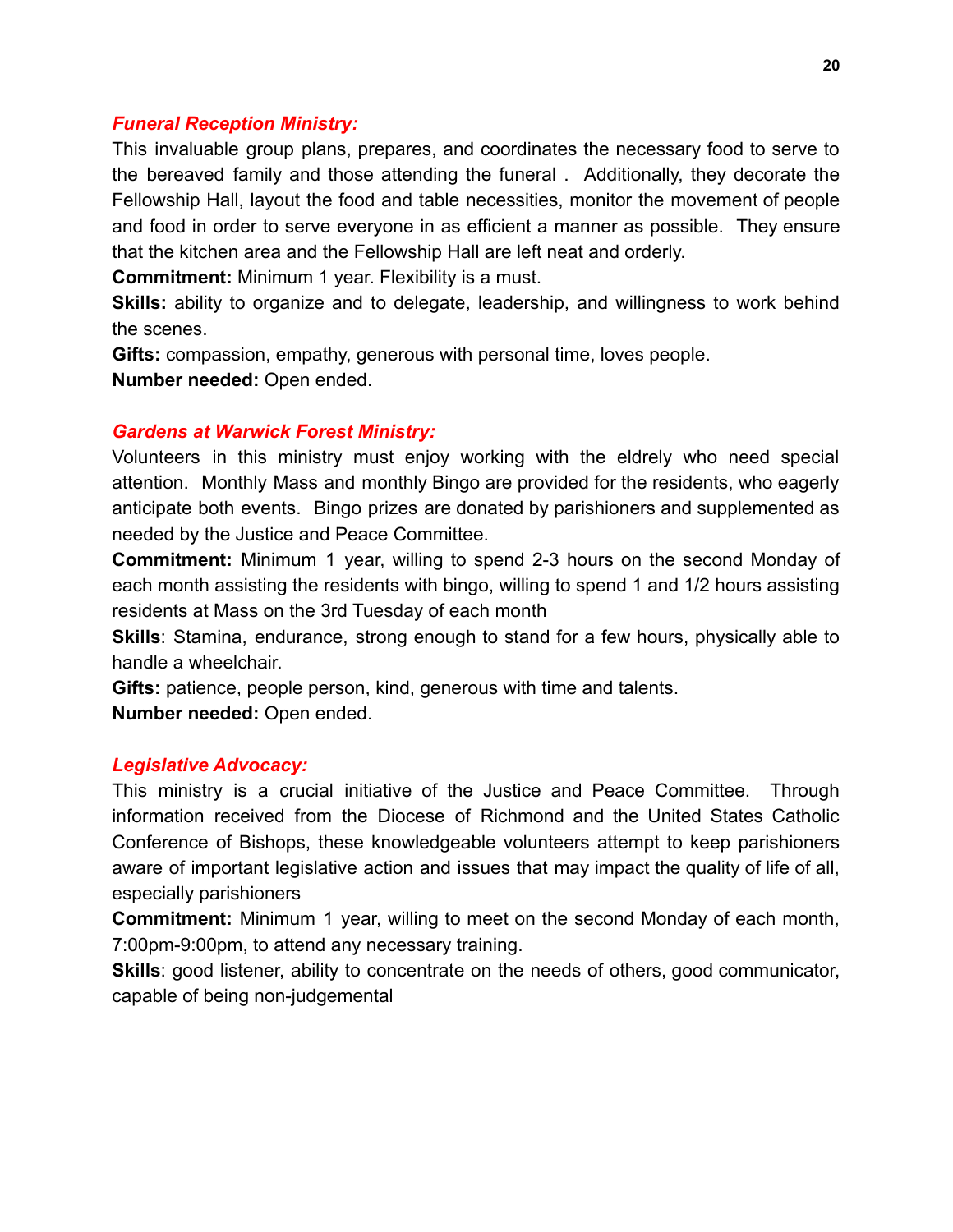**Gifts:** Trustworthy selflessness, compassionate, honest, encouraging, understanding, and polite.

# *Respect for Life (Pro-Life Ministry):*

Central to the Catechism of the Caholic Church is the Church's teaching on the dignity of the human person and the culture of life. This group unwaverlingly supports the pro-life stand that our community, our society and our government must support lfie from conception to the grave.

**Commitment:** to follow God's Work and the Doctrines of the Church, minimum 1 year, to attend monthly meetings (1 and  $\frac{1}{2}$  hours), to attend the yearly Pro-Life, to help distribute information about Respect for Life Issueas, including opposion to the death peanaly, to set up and tear down the Cemetery of the Innocents.

**Skills:** communication, listening, and people skills, physical ability, detail oriented.

**Gifts:** wisdom, patience, fortitude, charity and love.

**Number needed:** open ended.

**"The Son of Man came not to be served, but to serve." -Mark 10:45.**

# *PORT:*

People Offering Resources Together is a ministry that our parish participates in throughout the winter nights. The church operates like a shelter for the homeless for a week at a time. There are 6 partner churches that staff and prepare meals.

**Commitment:** Minimum 1 hour. The opportunity to serve in this ministry will range from 1 hour, if you want to help set up and organize, to several hours, if you are willing/able to stay overnight.

**Skills:** organizational, communication, able to receive direction, good listener, respectful, discretion.

**Gifts:** patience, empathy, kind hearted, good listener, desire to help the less fortunate. **Number needed:** open ended.

# *FISH:*

Friends In Service Here is a ministry that may provide financial assistance to those in need. The chairperson is responsible for interviewing those that are requesting assistance and meeting with several of the office staff to decide how we can best serve the needs of those that have been interviewed. There is paperwork that we require and a budget that we must adhere to.

**Commitment:** on going.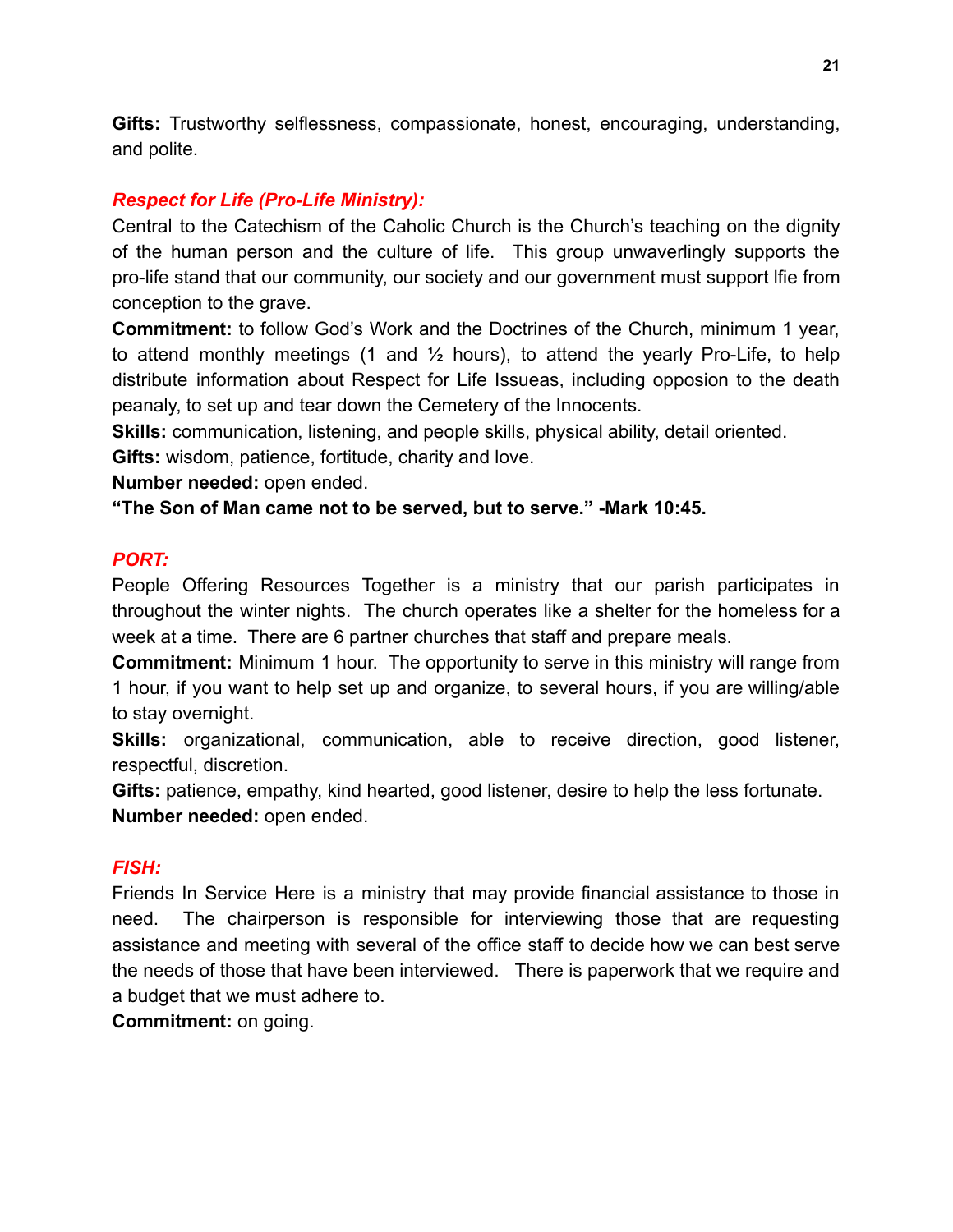**Skills:** ability to read and follow application directions, good listener, organizational, good time management.

**Gifts:** kind, patience, empathy.

**Number needed:** open.

## *Food Pantry:*

This is a ministry in which parishioners donate food and food items to our Food Pantry. Susan Yungbluth runs the pantry at St. Jerome and may be contacted through the church office. Look in the bulletin for any updates in the pantry.

**Commitment:** minimum 1 year. To communicate with Susan and provide available dates and times that the volunteer is able to assist in organizing donations, checking expiration dates, and preparing bags. One must be able to stand for long periods of time in one place, bend to pick up heavy bags and boxes.

**Skills:**organizational skills, being a team player, creativity, and being able to take direction.

**Gifts:**patience, generous with their time.

**Number needed:** open ended.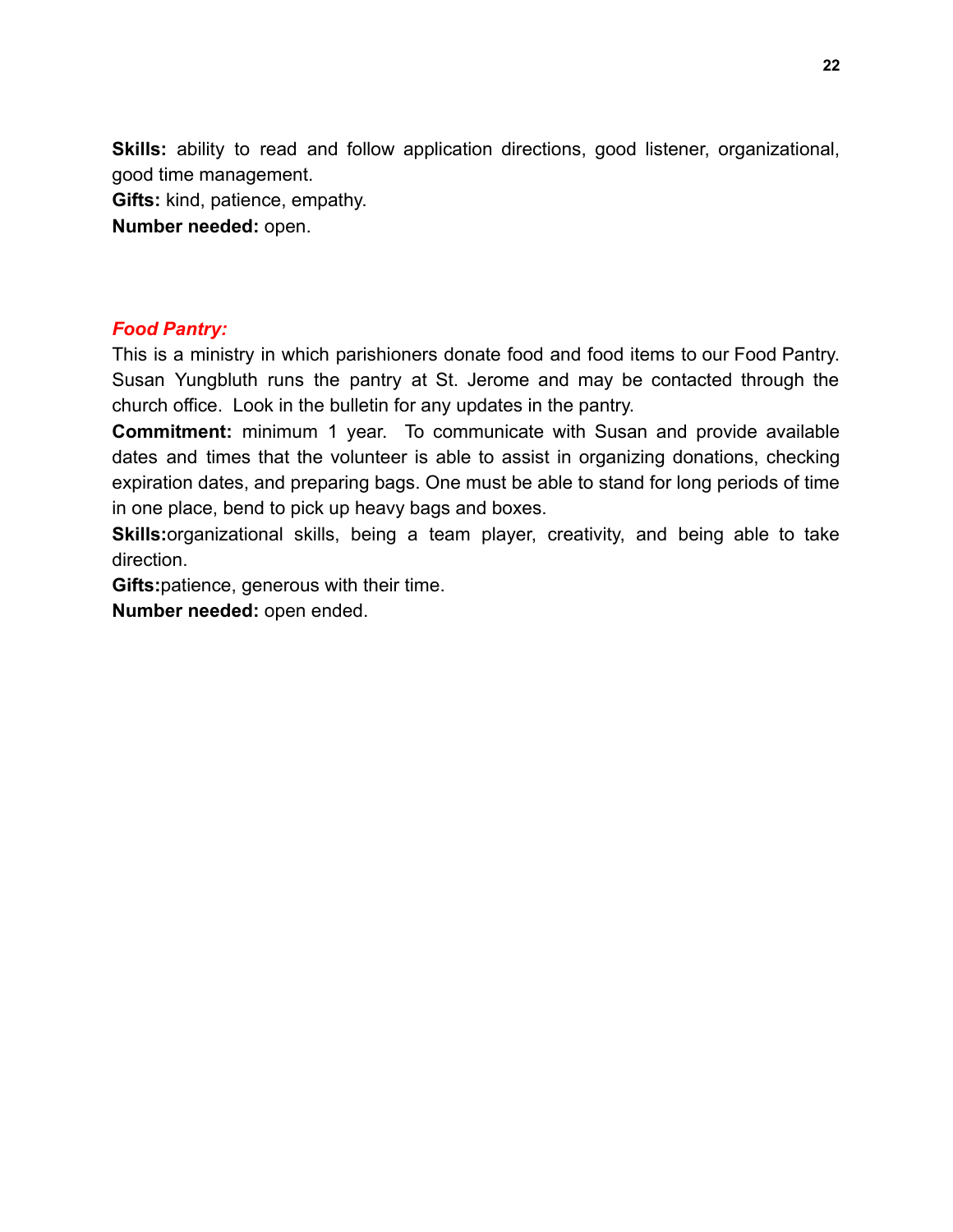# **Volunteer Services & Caring**

# **Ministries**

# *Church Cleaning Ministry:*

Volunteers come and clean the church and entrance areas each Saturday morning. Tasks include vacuuming, dusting, window washing, and general tidying up; no experience necessary, just come with a willing heart! Explore how little time is involved and experience how the Lord blesses when we serve.

**Commitment:** Minimum 1 year for Cleaning Ministry Coordinator and team members.

**Skills:** Handling cleaning equipment, maintaining supplies and equipment, agility.

**Gifts:** Caring heart, steady hands, physical strength, loves to beautify.

**Numbers needed:** Five teams of 8 people: 40 people total.

# *Fellowship:*

.

Creating an atmosphere of friendliness and belonging is crucial for a parish to survive and grow; therefore , our Fellowship Ministry works closely with our key ministries at St. Jerome to ensure that everyone feels welcome. Additionally, they assist with the Parish Picnic sponsored by our Pastoral Council. Other Church wide activities include special receptions, seasonal dinners, and so forth.

**Commitment:** Minimum 1 year; to plan, organize, and execute community activities; to attend meetings called by the Chair; to help facilitate and promote a sense of community.

**Skills:** organization, ability to work well with others, ability to delegate, some culinary talents.

**Gifts:** friendly supportive flexibility, generous with time and talents.

**Number needed:** open ended.

# *Gardening Angels:*

This team of parishioners commit themselves to enhancing the appearance of the landscaped areas of our Church grounds. Their hope is to promote healing of the human soul, to aid us in experiencing God through the beauty and wonder of nature. Also, the Gardening Angels hope that their landscaping renewal will evoke awe, reverence, and inner fulfillment for everyone in the parish, as well as all who visit.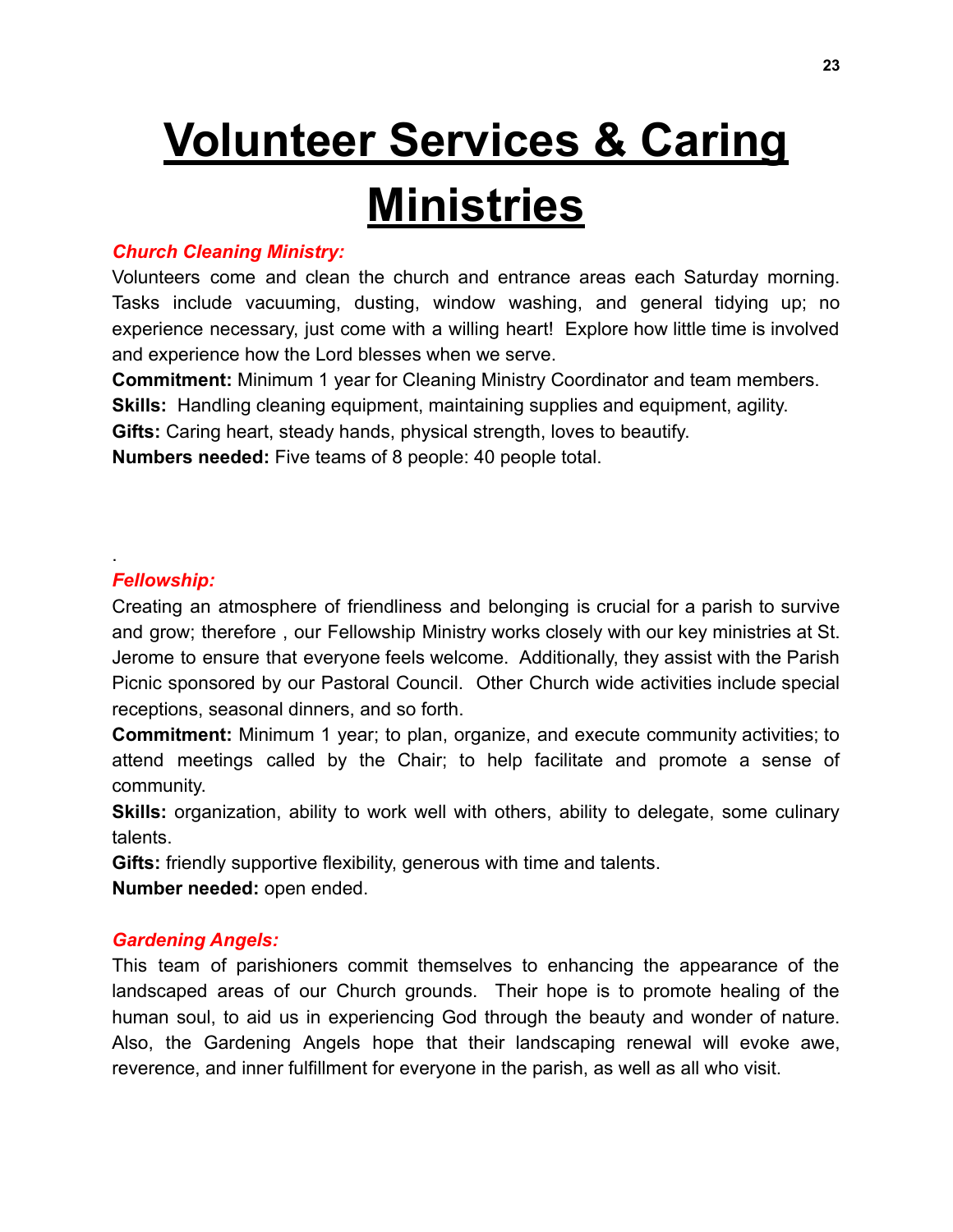**Commitment:** Minimum 1 year, flexibility to work in challenging seasons and times, willing to share ideas with others.

**Skills:** attention to detail, physical capability, some knowledge of plants and plant care.

**Gifts:** administration, communication, patience, selflessness, caring, ability to listen and to reason.

**Number needed:** open ended.

# *Nursery:*

Our nursery enables parish families to attend Mass on Sundays, which gives them the opportunity for spiritual growth while leaving their child in a caring and loving environment. Child Care is provided Sunday mornings for infants at least 6 months old (typically mobile infants) until the child reaches kindergarten age. For programs outside Sunday mornings, nursery care might extend through elementary age children. Parents who use the nursery on Sundays are asked to volunteer their services so that we can have a successful child care center.

**Commitment:** to monitor the children, to follow Diocese of Richmond policies concerning a safe and ethical environment for our children, to attend all required training, to work with diverse groups, to assist with all tasks as needed.

**Skills:** faith in self and others, patience, love for children, flexibility, confidence, generous with time and talents.

**Number needed:** open ended.

# *Office Volunteers:*

Volunteers report to the office to help with various office responsibilities, such as bulk mailings, inserting flyers into the bulletin, and so forth.

**Commitment:** Minimum 1 year, flexible days and hours.

**Skills:** organizational, listening, time management, basic office skills, folding papers and programs, following directions, able to pay attention to details, independent worker and able to work in small groups.

**Gifts:** patience, caring, and friendly.

**Number needed:** 8 volunteers.

# *Columbaria Trustee Ministry:*

In keeping with the spiritual and practical changes within the church, St. Jerome has organized a Columbaria Committee. This committee will maintain the columbarium program. The cost of sites/niches is also part of the current project, as well as any other assigned responsibilities.

**Commitment:** to attend meetings and/or necessary workshops, to meet with the St. Jerome community as necessary.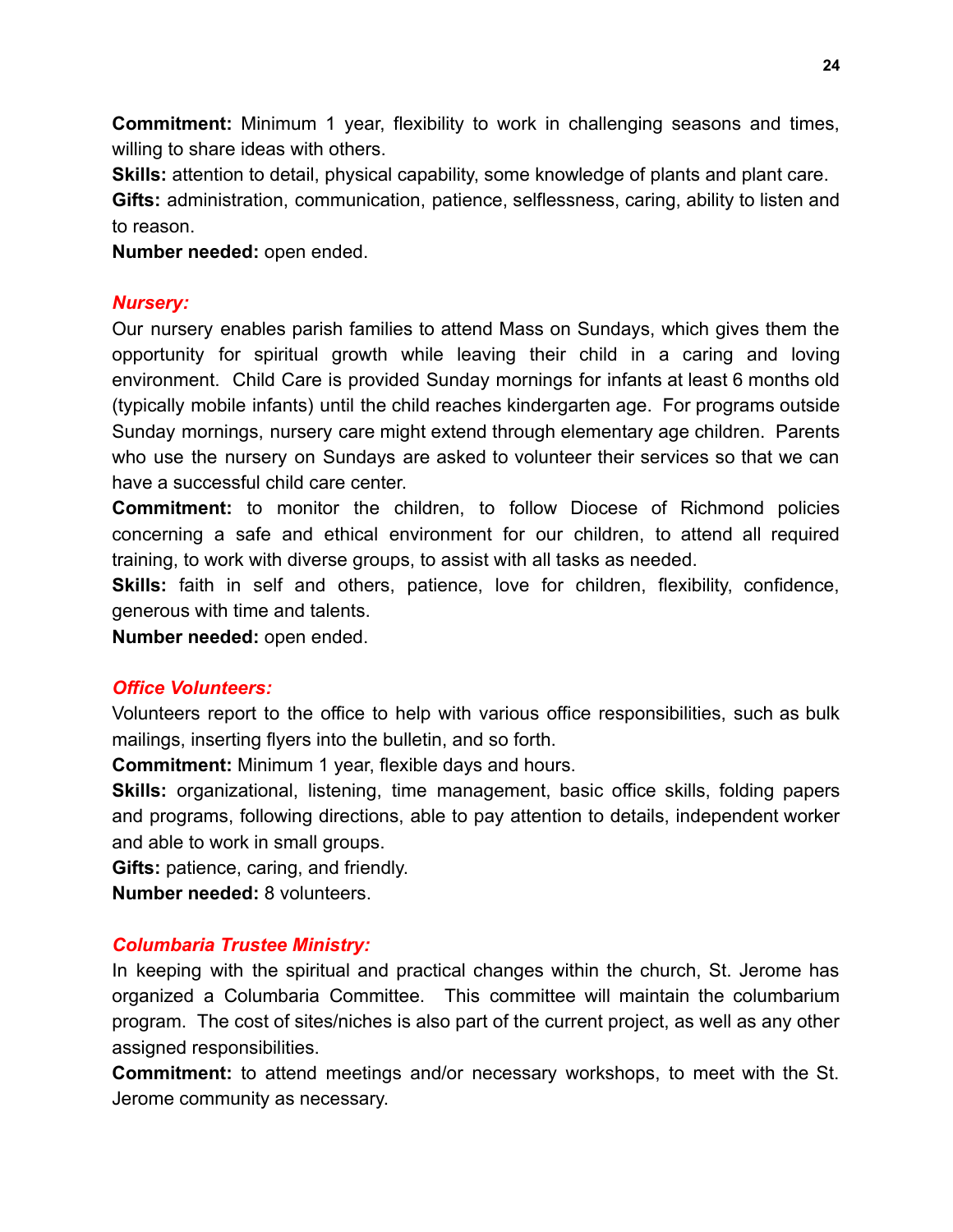**Skills:** ability to organize, visionary, work well with others, ability to follow directions, ability to delegate, ability to articulate ideas. **Gifts:** love of people, compassionate, sincere, and selfless. **Number needed:** 8 volunteers.

#### *Website Management:*

Contact Steve Taylor at stevetaylor@cox.net

# *Ministry Lead and Chair Persons*

| <b>Pastoral Parish Council Committee</b>                   | Carol Bushong              |  |  |
|------------------------------------------------------------|----------------------------|--|--|
| <b>Finance Council</b>                                     | Joe Petro                  |  |  |
| <b>Worship Ministries</b>                                  |                            |  |  |
| <b>Liturgy Committee</b>                                   | Ivy D. Lee                 |  |  |
| <b>Altar Guild/Linens</b>                                  | Angela Woo                 |  |  |
| <b>Altar Servers</b>                                       | Ivy D. Lee                 |  |  |
| <b>Arts &amp; Environment Committee</b>                    | <b>Yolanda Fuller</b>      |  |  |
| <b>Extraordinary Ministers of Holy Communion</b>           | Debbie Moore               |  |  |
| Lectors                                                    | <b>Tyrone Fuller</b>       |  |  |
| <b>Adult Choir</b>                                         | Louise Maurer              |  |  |
| <b>Youth Music/Ensemble</b>                                | <b>Michelle Vallet</b>     |  |  |
| Greeters                                                   | Madeleine Conway           |  |  |
| <b>Ushers</b>                                              | <b>Tyrone Fuller</b>       |  |  |
| <b>Christian Formation &amp; Spiritual Life Ministries</b> |                            |  |  |
| Catechists                                                 | <b>Margie Curtis</b>       |  |  |
| Edge & Teen Life Catechists                                | <b>Margie Curtis</b>       |  |  |
| <b>Small Church Communities</b>                            | Enrica Pierce/Steve Taylor |  |  |
| <b>Vacation Bible School</b>                               | <b>Margie Curtis</b>       |  |  |
| <b>Sponsors</b>                                            | Margie Curtis              |  |  |
| <b>Family Mission Trip/Service Days</b>                    | <b>Margie Curtis</b>       |  |  |
| <b>Young Adult</b>                                         | <b>Margie Curtis</b>       |  |  |
| Children's Liturgy                                         | <b>Margie Curtis</b>       |  |  |
|                                                            |                            |  |  |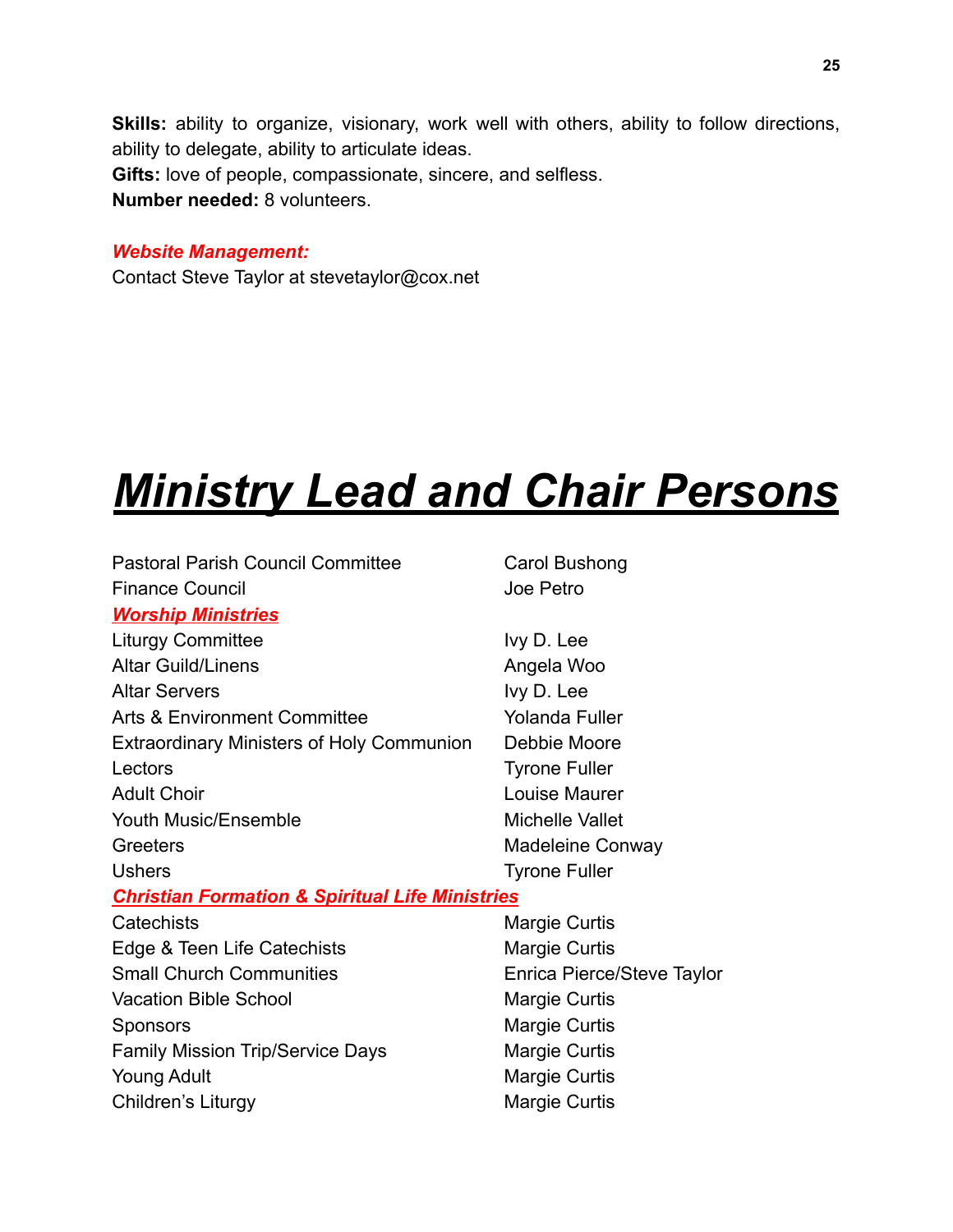Catholic Daughters **Catholic Daughters** Jan D'Urso Knights of Columbus **Rick Schrim** *Justice and Peace Ministries* Justice and Peace Committee Mary Loesch Bereavement Care Service **Regina Asaro** Card Ministry **Dennis Buckley** Christmas Gift Ministry **Tammy Castagna** Funeral Preparation **Exercise 20** Dee Dean/Fred Hacke/Ivy D. Lee Funeral Reception **Marilou Henry/Joan Loweus/Kathy Skinner** Gardens at Warwick Forest/Bingo Paul and Kathy Grace Legislative Advocacy **Fermanda** Kelly Respect for Life (Pro-Life) Marilou Henry PORT **Mary Loesch/Margie Curtis** FISH Mary Loesch/Office Staff Food Pantry **Susan Yungbluth** *Volunteer Services & Caring Ministries*

Fellowship **Bernie Gerlach** Gardening Angels **Nursery** Office Volunteers **Debbie Pace** Columbaria Trustee **Fran Blanchard** 

Faith Community/Parish Nurses Regina Asaro/Mary Loesch/Judi Allison

Church Cleaning **Kathleen Myrich** 

Website Management The Steve Taylor/Laura Russ

# *Sacramental Preparation Classes*

St. Jerome offers Sacramental Preparation classes to individuals and families that desire them. The various classes have their own facilitator and scheduled times. Anyone seeking a class please contact the church office or Margie Curtis. The classes offered at St. Jerome Catholic Church are Baptism, Communion, Confirmation, Holy Matrimony, Reconciliation and RCIA (Rite of Christian Initiation of Adults).